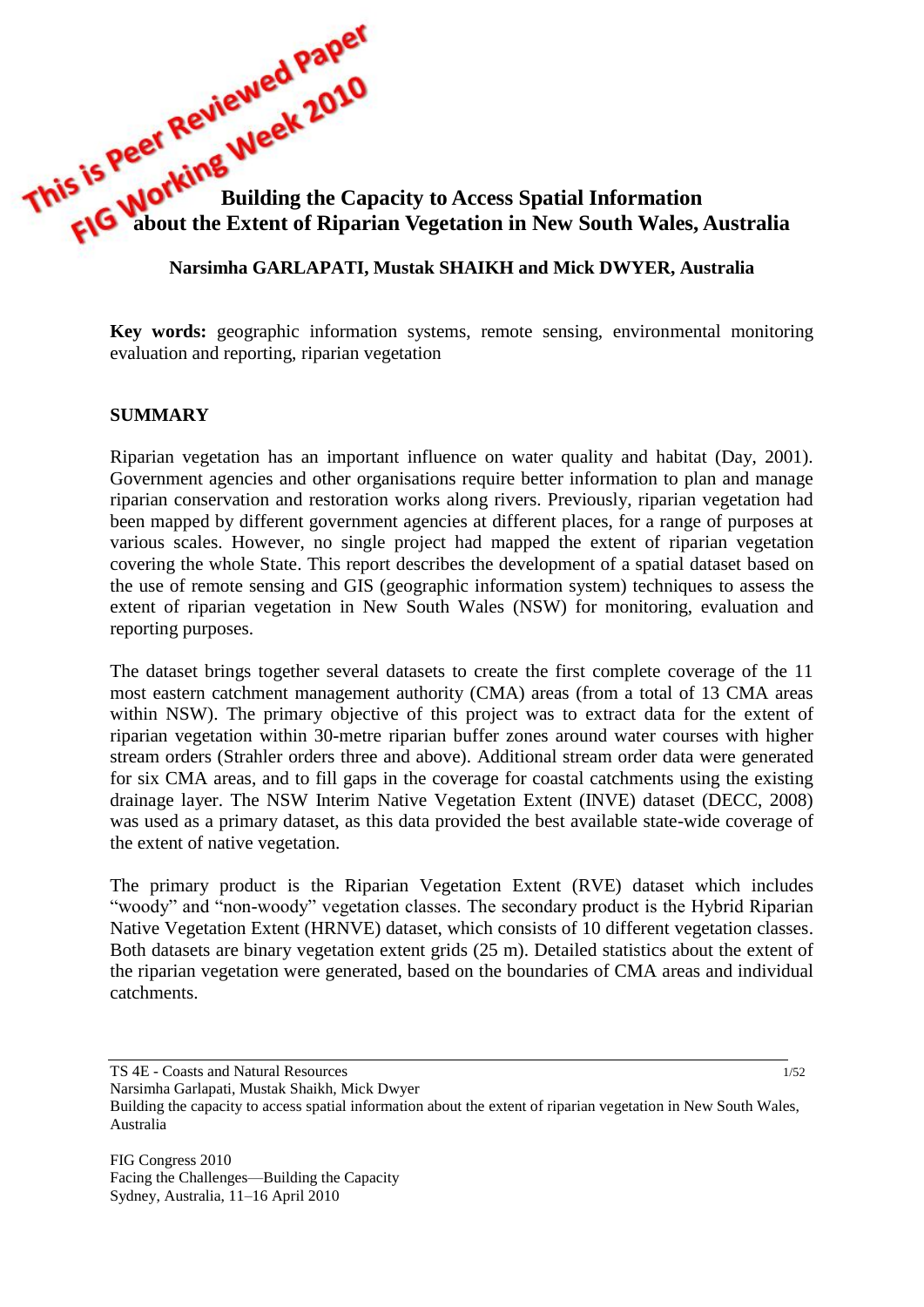We are assessing the quality and reliability of "woody" and "non-woody" classifications, and the accuracy of the estimation of riparian buffer zones. One quarter of the 1:100,000 scale topographic maps covered by our RVE dataset have been assessed using random sampling methodology. Accuracy reports add immense value to both the INVE and RVE datasets.

We recommend investigation of whether high resolution data for vegetation can be utilised to produce significantly more accurate riparian land-cover classifications.

TS 4E - Coasts and Natural Resources 2/52 Narsimha Garlapati, Mustak Shaikh, Mick Dwyer Building the capacity to access spatial information about the extent of riparian vegetation in New South Wales, Australia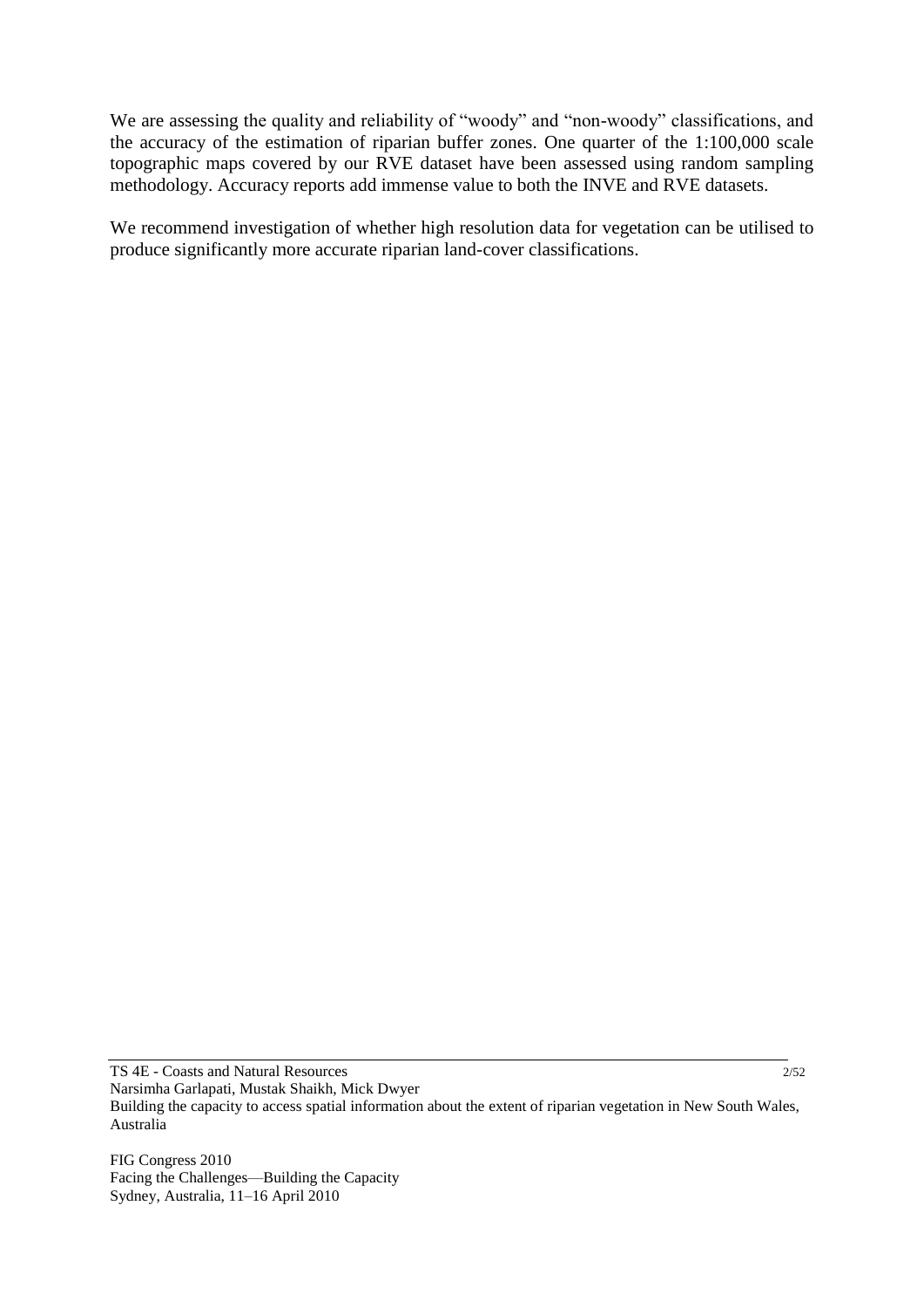# **Building the Capacity to Access Spatial Information about the Extent of Riparian Vegetation in New South Wales, Australia**

# **Narsimha GARLAPATI, Mustak SHAIKH and Mick DWYER, Australia**

# **1. INTRODUCTION**

Riparian vegetation provides important benefits for the health of river ecosystems. Vegetated riparian buffer zones adjacent to streams, rivers or other water bodies greatly influence water quality and provide valuable habitat. Riparian buffer zones with dense vegetation also reduce the sediment load carried into streams and water bodies, and protect shorelines and stream banks from erosion. Properly established and maintained riparian buffer zones can help to reduce the severity and recurrence of flooding (Day, 2001). Government agencies—such as Commonwealth and State departments, CMAs, and local government—and other organisations require better information to plan and manage riparian conservation and restoration works along rivers.

Previously, riparian vegetation had been mapped by different government agencies at different places, for a range of purposes at various scales. For instance, for the Yass River and the Bega River, the extent of riparian vegetation was mapped by the former NSW Department of Natural Resources (DNR), riparian condition was assessed by Eurobodalla Shire Council, and the Murray–Darling Basin Authority had assessed riparian vegetation within some areas of the basin. However, no single project had mapped the extent of riparian vegetation covering the whole State.

The State-wide Landcover and Trees Study (SLATS) methodology from Queensland was used in NSW to report on vegetation clearing by the former NSW Department of Environment and Climate Change (DECC). As part of the SLATS process an FPC was generated with subsequent generation of a state-wide dataset for the extent of vegetation. FPC refers to the horizontal percentage of cover (measured from 0 to 100%) of photosynthetic foliage (including under- or over-storey strata), and provides a measure of the photosynthetic activity in low density, Australian vegetation (Specht, 1999). A threshold of about 12% (equating to 20% canopy cover [SLATS, 2003]) was identified on the Landsat derived FPC layers to discriminate between forest and non-forest (Lucas, *et al.*, 2006). This data provided the best available state-wide native vegetation extent dataset, for use in our NSW Riparian Vegetation Extent for Monitoring, Evaluation and Reporting Purposes Project.

Vegetation extent was classified into either "woody" or "non-woody" by applying a single uniform threshold to the state-wide FPC values, which are continuous data indicating the percentage of FPC. The "woody" and "non-woody" classes were further sub-divided into the confidence classes "likely" and "most likely" to document uncertainty in assigning the ―woody/non-woody‖ threshold (DECC, 2008). Despite its limitations, this dataset provided

Narsimha Garlapati, Mustak Shaikh, Mick Dwyer Building the capacity to access spatial information about the extent of riparian vegetation in New South Wales, Australia

TS 4E - Coasts and Natural Resources 3/52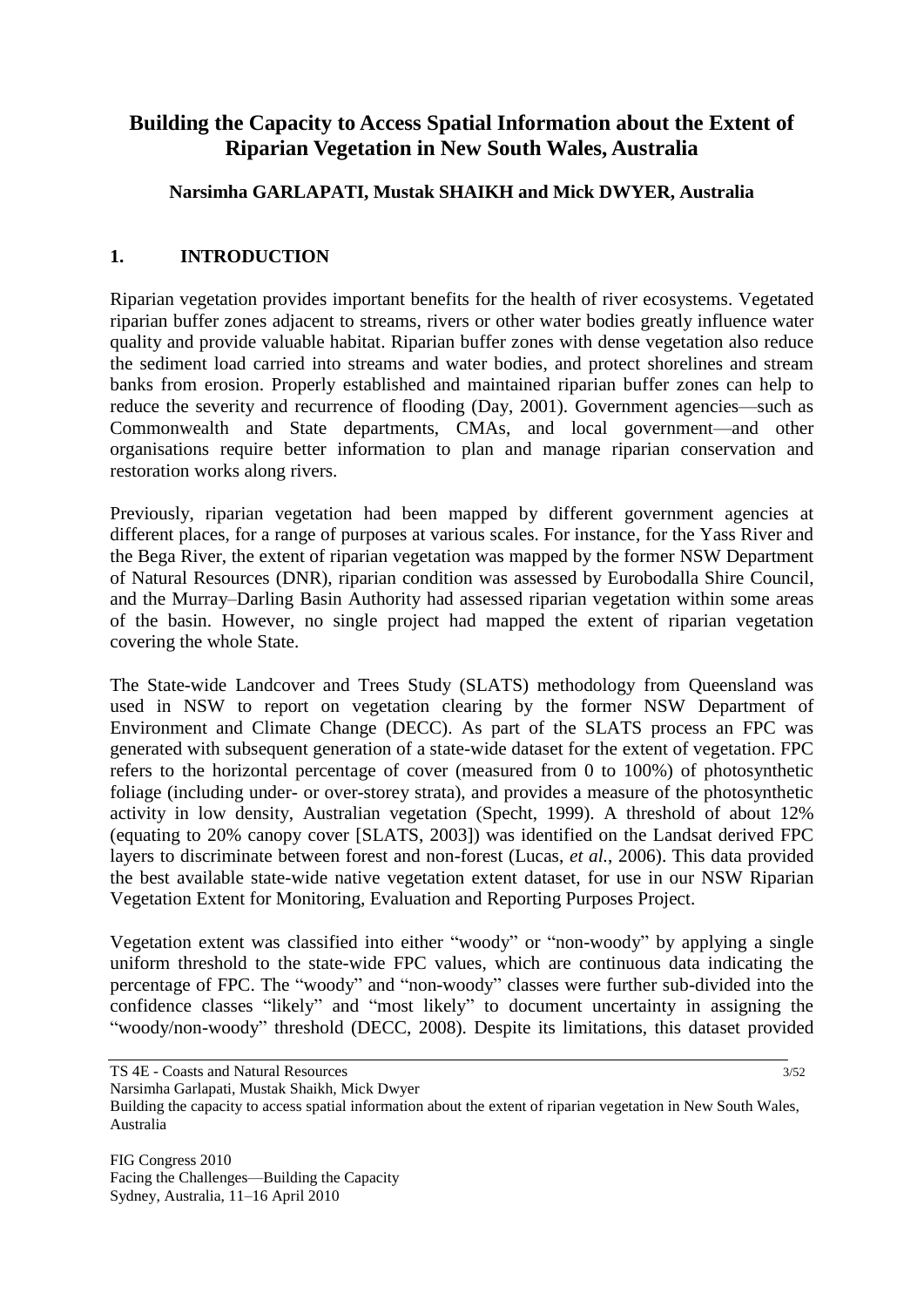the best available coverage of the state-wide extent of native vegetation. The data provide an estimate of vegetation extent in 2006, based on interim FPC data derived from Landsat data.

The unclassified areas, created by gaps in the land use data coverage, were completed using the FPC derived vegetation extent data. Gaps in the former NSW Department of Environment and Climate Change's (DECC's) INVE dataset were filled using Keith and Simpson's (K&S) native vegetation extent data (version 002, 2006) to attribute FPC derived vegetation extent as "native" or "non-native". This data was 250-metre pixel resolution, so it was resampled to 25metre pixel size, consistent with the other datasets (Keith and Simpson, 2006; cited in DECC 2008).

The NSW Office of Water's RVE and HRNVE datasets were primarily based on DECC's INVE dataset, to extract riparian vegetation extent within 30-metre riparian buffer zones. This provides important baseline information on the status of riparian vegetation that government agencies require for monitoring and reporting on the status and condition of natural resources. It is important to monitor the condition of riparian areas to ascertain the extent of damage or alteration to these areas that is caused by human activities. Thus this project supports the Monitoring, Evaluation and Reporting Strategy and the State-wide Resource Condition Targets of the NSW State Plan for 2006 to 2009. It also provides spatial boundaries to all themes requiring riparian vegetation information, supporting the State-wide Vegetation Mapping Strategy.

The project delivered data for the riparian vegetation extent with accuracy assessments, and generation of riparian statistics related to the boundaries of CMA areas and catchments (Table 4). Data for individual catchments were also included, when requested.

# **2. OBJECTIVES**

The objectives of the NSW Office of Water's NSW Riparian Vegetation Extent for Monitoring, Evaluation and Reporting Purposes Project were to:

 generate a database, including the NSW Office of Water's RVE and HRNVE datasets, extracted from DECC's INVE dataset (DECC 2008).

 assess the accuracy of the NSW Office of Water's RVE dataset by using high resolution imagery (SPOT5 satellite imagery and/or [ADS40] digital aerial photographs) and random sampling techniques

 develop and build ArcGIS® models to incorporate updated versions of the DECC INVE dataset

 generate stream order classifications for the Border Rivers – Gwydir, Namoi, Central West, Lachlan, Murrumbidgee and Murray CMA areas using the existing former Department of Lands (DoL) Topo-Hydroline data, and fill in the gaps in stream order data for the coast of NSW

 generate statistics from the NSW Office of Water's RVE and HRNVE datasets relative to CMA areas and catchment boundaries.

TS 4E - Coasts and Natural Resources 4/52

Narsimha Garlapati, Mustak Shaikh, Mick Dwyer

Building the capacity to access spatial information about the extent of riparian vegetation in New South Wales, Australia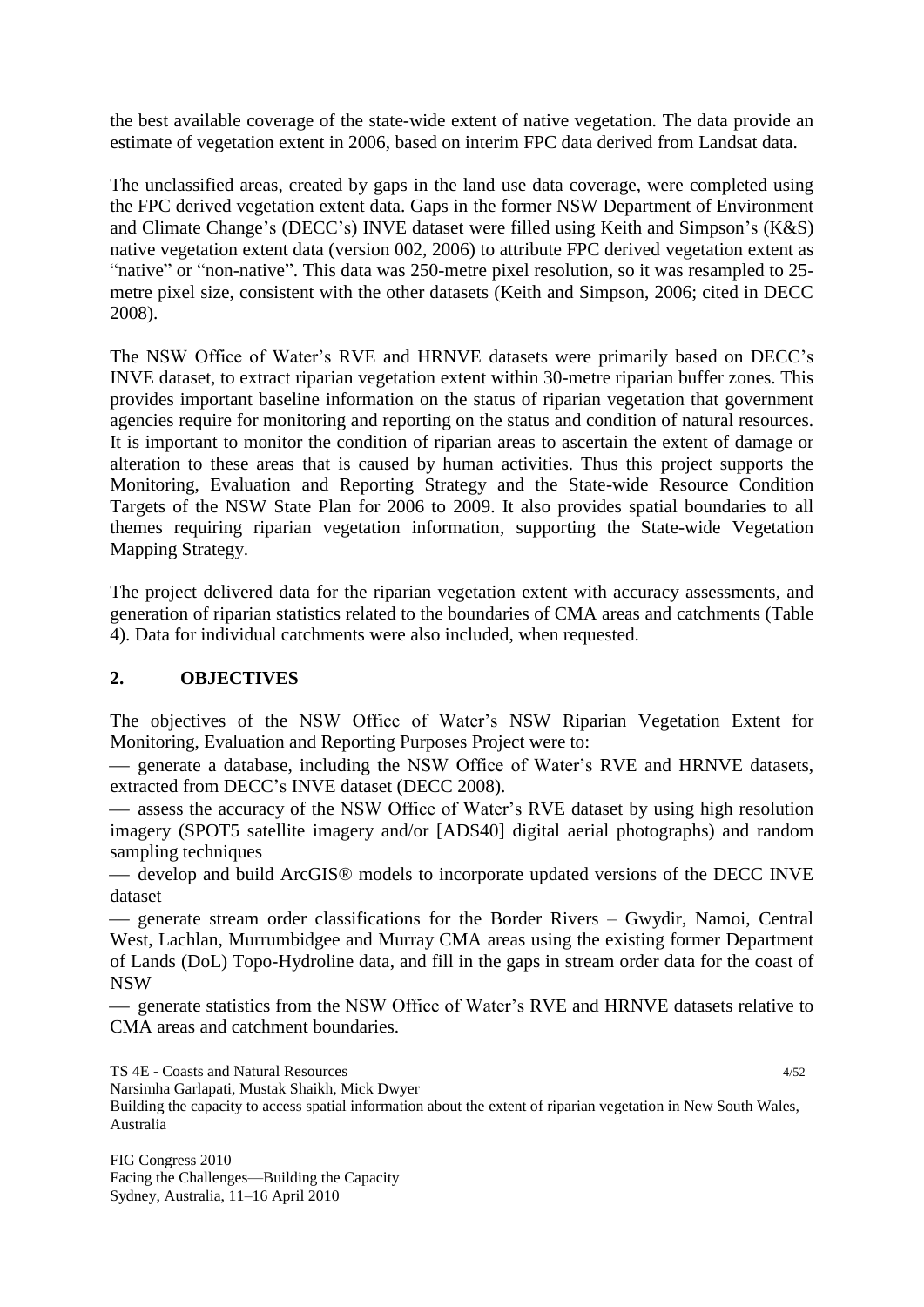# **3. METHODOLOGY**

GIS and remote sensing techniques were implemented to create a digital spatial database of the extent of riparian vegetation. ESRI® ArcGIS 9.3 with various extensions and RivEX® software was mainly used for preparation, manipulation and spatial analysis of the data. Figure 1 provides a detailed flow chart of the workflow for the project.

# **3.1 Primary data**

The spatial datasets for this project were acquired from various sources.

## 3.1.1 DECC INVE data

This data provided the best available state-wide native vegetation extent for the NSW Office of Water's NSW Riparian Vegetation Extent for Monitoring, Evaluation and Reporting Purposes Project. It estimated vegetation extent based on interim FPC data derived from Landsat data (DECC, 2008). Vegetation extent was classified as either "woody" or "nonwoody" by applying a single uniform threshold to the state-wide FPC values. These are continuous data indicating percentage FPC.

## 3.1.2 CRA stream order layer

The primary objective of this project was to extract riparian vegetation extent data for streams that are third order and higher. The streams must be either perennial or recurring (have water in their channel for at least part of the year). Comprehensive Regional Assessment (CRA) Stream Order Data were originally created by Forests NSW within the former NSW Department of Primary Industries as a part of its CRA commitment. The dataset covers most of the coastal catchments' area, with few gaps in the data. There were no stream order data for the Central and Western NSW regions. The attribution of the stream orders was reasonably accurate. Forests NSW used a random checking process, especially over state forests, and identified no major data errors (Wayne Mackey, Manager GIS, Forests NSW, DPI, 2008 pers. comm.).

### 3.1.3 Index maps (1:100,000 and 1:250,000 scale)

To keep spatial datasets at manageable sizes, the coverage was divided into 1:100,000 and 1:250,000 scale topographical map units for the entire work flow.

# 3.1.4 DoL Topo-Hydroline dataset

The former NSW Department of Lands Topo-Hydroline dataset provided the best available drainage layer for us to generate stream order data for the Border Rivers – Gwydir, Namoi, Central West, Lachlan, Murrumbidgee and Murray CMA areas, and to fill in the gaps in the CRA stream order data for the coast.

### 3.1.5 SPOT5 satellite imagery and (ADS40) digital imagery

TS 4E - Coasts and Natural Resources 5/52

Narsimha Garlapati, Mustak Shaikh, Mick Dwyer

Building the capacity to access spatial information about the extent of riparian vegetation in New South Wales, Australia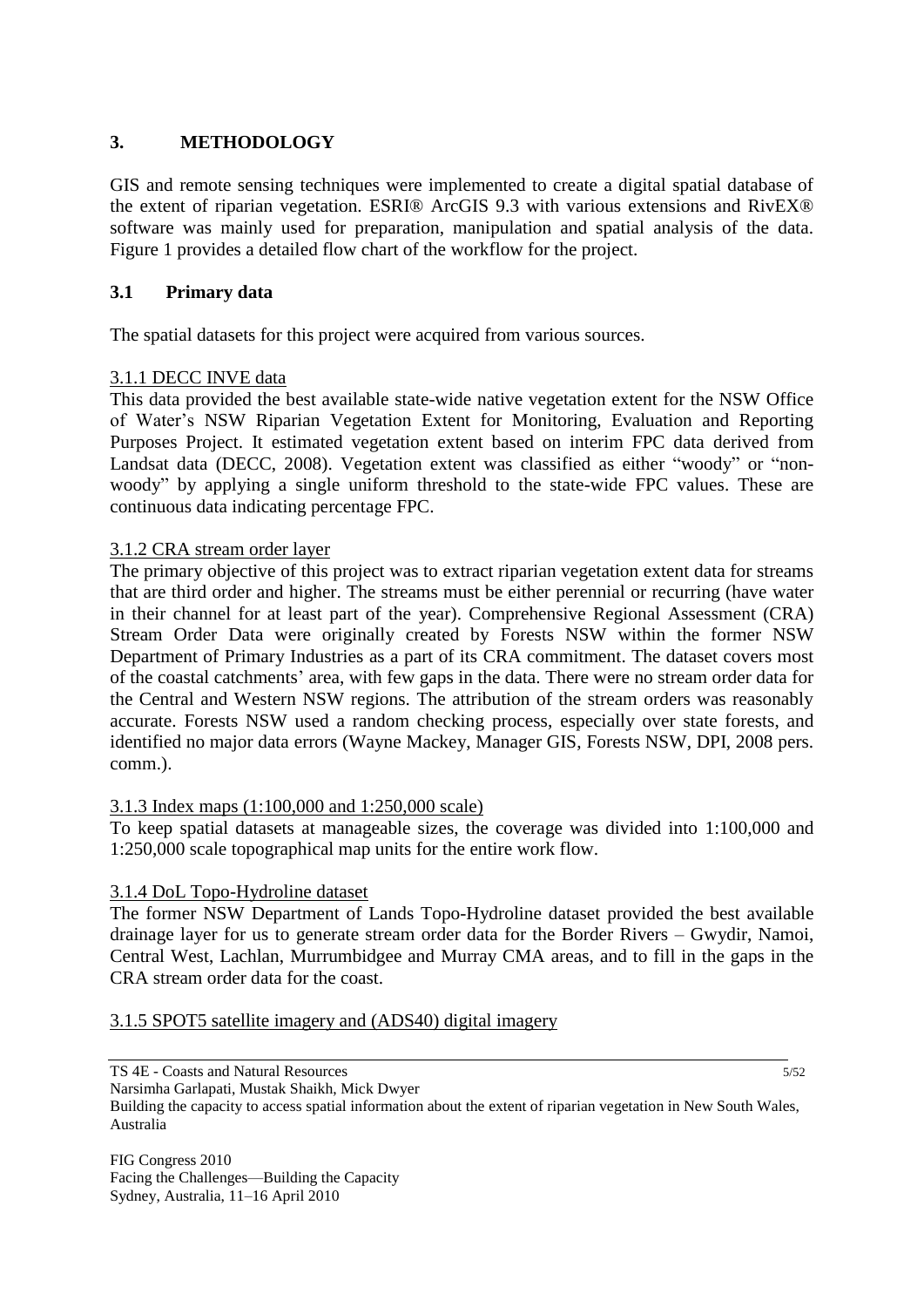SPOT5 satellite imagery (at 2.5 m ground resolution) and (ADS40) digital aerial photographs  $(0.5 \text{ m} \text{ ground resolution})$  were used as a backdrop for accuracy checks to verify "woody" and "non-woody" classifications.

TS 4E - Coasts and Natural Resources 6/52 Narsimha Garlapati, Mustak Shaikh, Mick Dwyer Building the capacity to access spatial information about the extent of riparian vegetation in New South Wales, Australia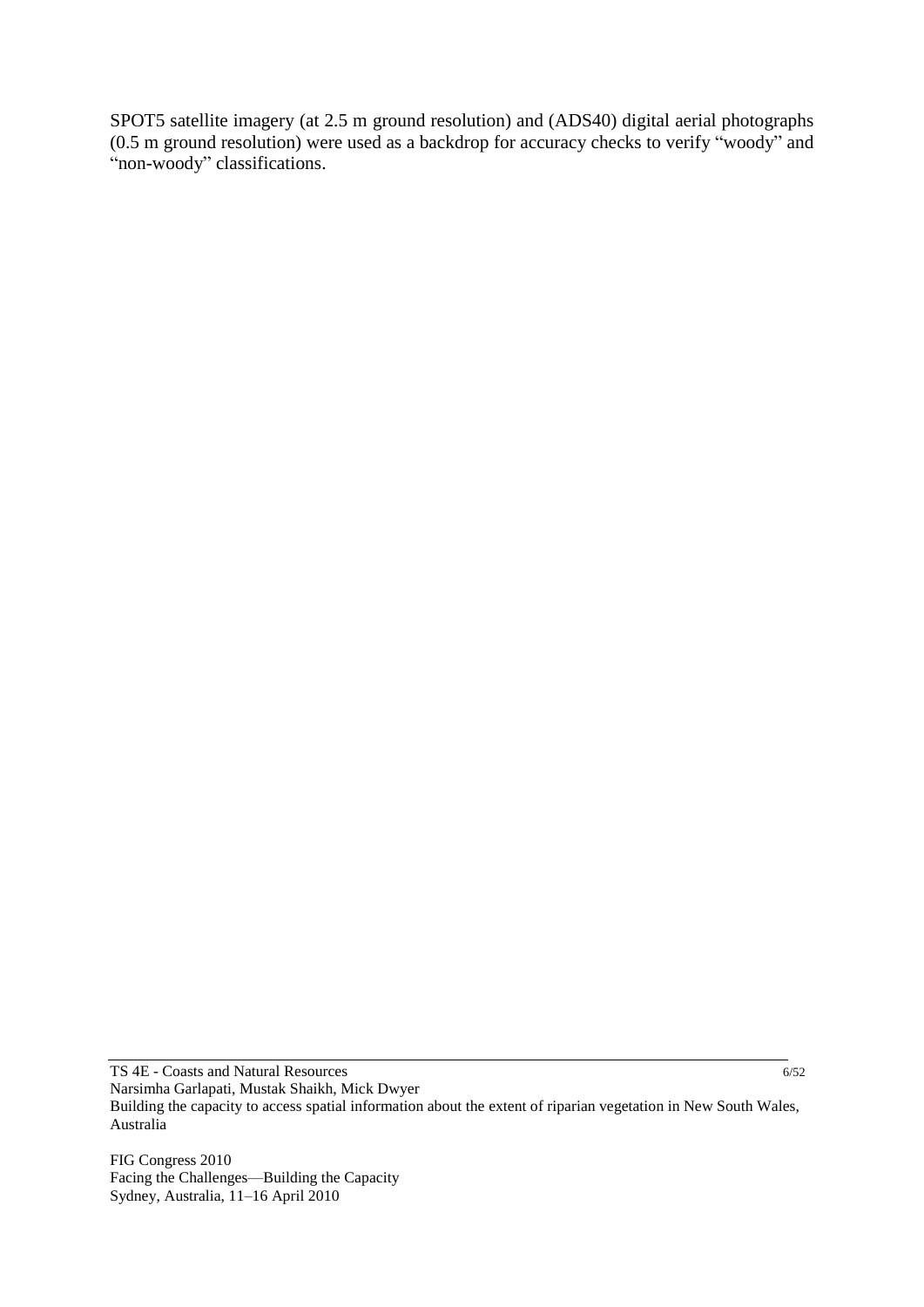**Figure 1 The work flow used for the NSW Office of Water (NOW) Riparian Vegetation Extent for Monitoring, Evaluation and Reporting Project**

TS 4E - Coasts and Natural Resources 7/52 Narsimha Garlapati, Mustak Shaikh, Mick Dwyer Building the capacity to access spatial information about the extent of riparian vegetation in New South Wales, Australia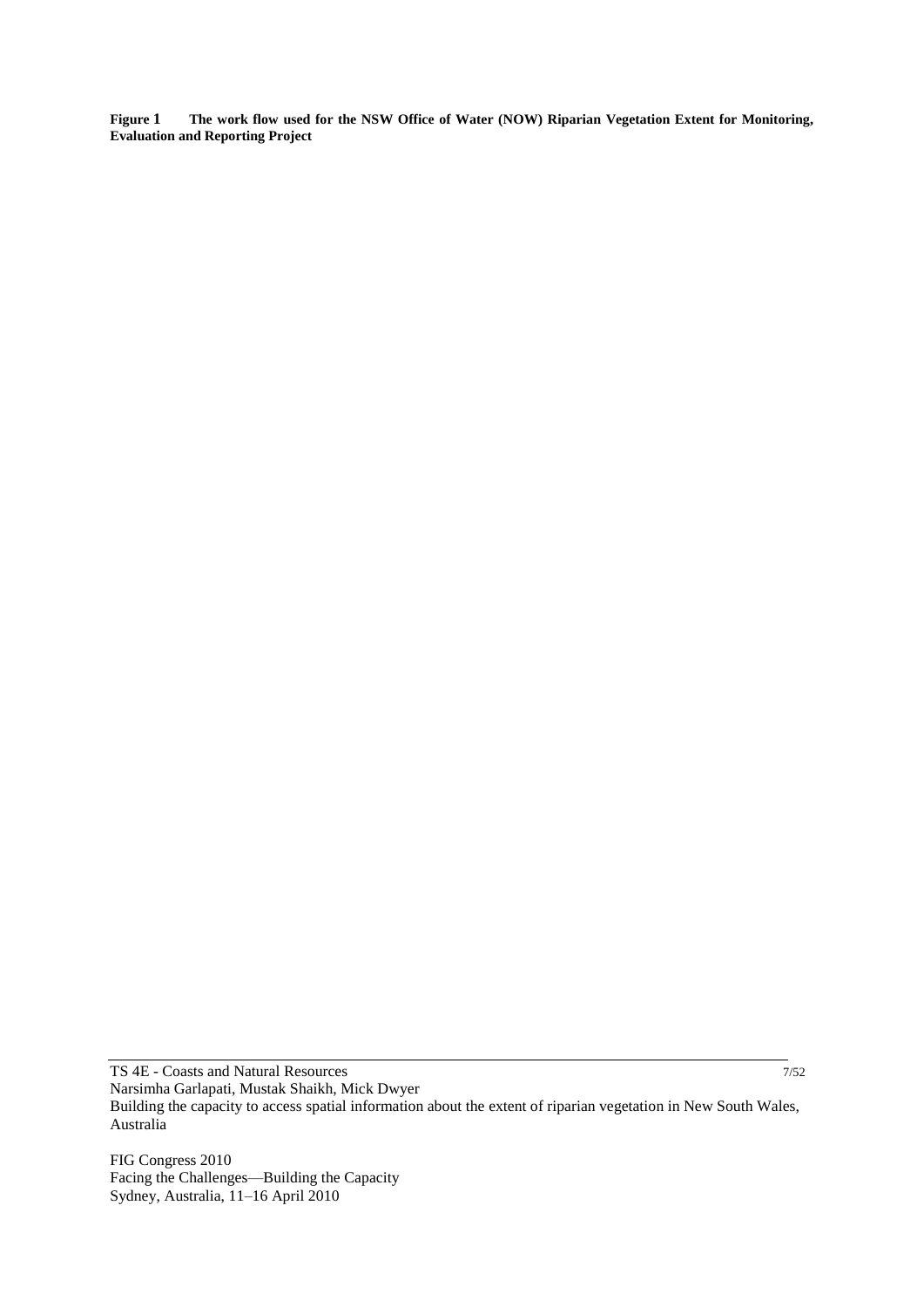### **3.2 Data issues**

#### 3.2.1 Coverage

**Figure 2 Coverage of the initial CRA stream order data for NSW**

#### **Stream order coverage is indicated by green polylines on the map above.**

For NSW, the CRA stream order data cover only seven CMA areas; and amongst those, six CMA areas are only partially covered. Some additional stream order data were generated by DNR for the Murray and Murrumbidgee catchments, but these data were unsuitable because of errors in the stream orders. As a part of this riparian project commitment, additional stream order data were generated and the results, i.e. the areas covered are listed in Table 4, and Figure 8.

TS 4E - Coasts and Natural Resources 8/52 Narsimha Garlapati, Mustak Shaikh, Mick Dwyer Building the capacity to access spatial information about the extent of riparian vegetation in New South Wales, Australia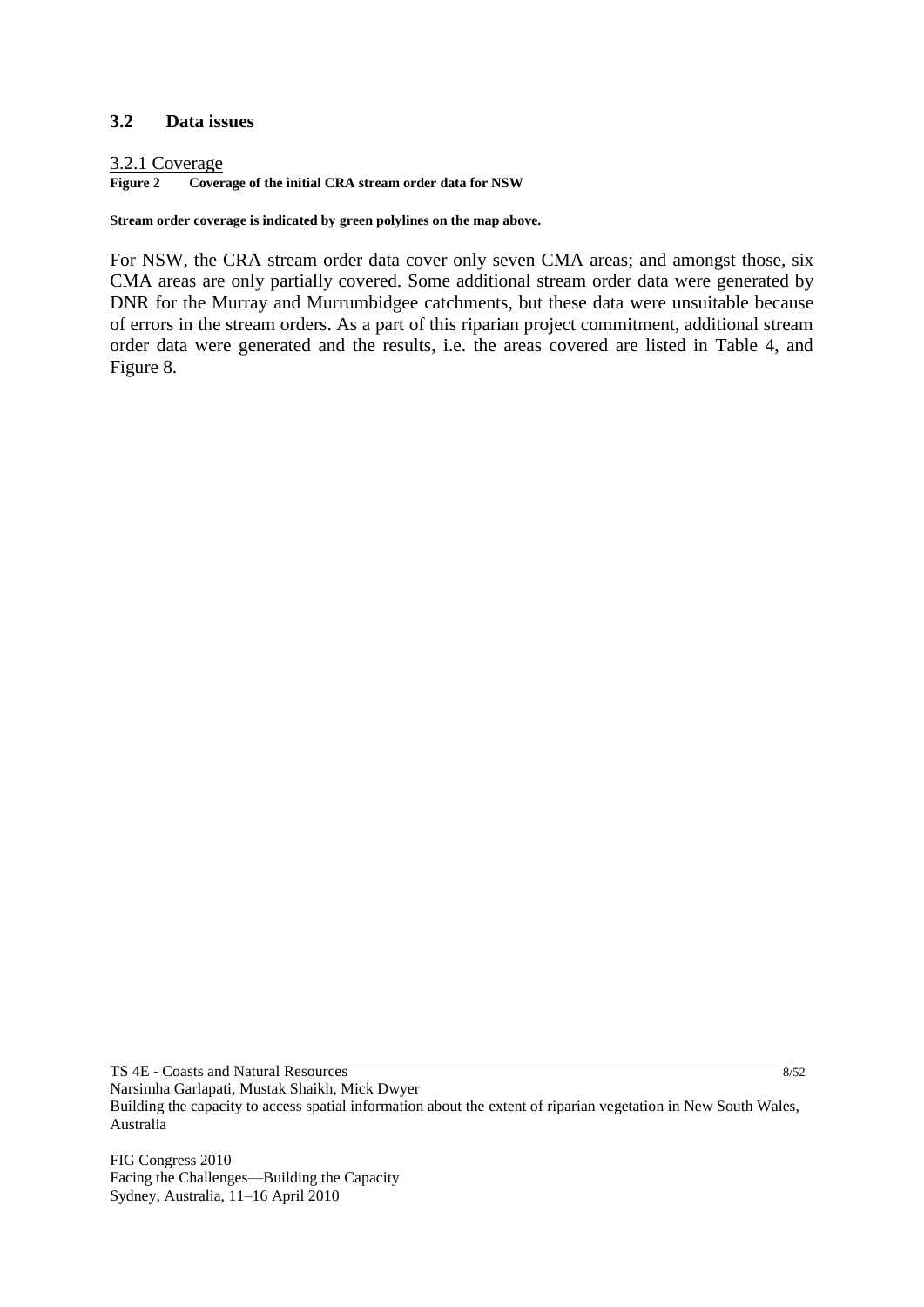### 3.2.2 Stream network geometry issues

**Figure 3 Geometric variations in stream network for CRA and Hydro-Line data**

**In this image, the actual position of a stream is shown overlaid by blue lines representing the stream's position according to Hydro-Line geometry, and red lines indicating the corresponding CRA geometry. The Hydro-Line geometry matches the actual position of the stream more accurately. Areas where data errors occurred can be seen in the middle of the image.**

The CRA stream order data and Hydro-Line data were overlaid onto the SPOT5 imagery and the geometry of the drainage was verified at random sites. It was observed that there were differences in the geometry of the river network. Hydro-Line geometry was more accurate than the CRA stream order data (Figure 3). Hydro-Line data were used to generate Strahler stream orders to extend and complete the data for the Border Rivers – Gwydir, Namoi, Central-West, Lachlan, Murray, and Murrumbidgee CMA areas and to fill gaps in the CRA data for the coastal CMA areas.

CRA stream order data were used to generate data for riparian buffers. As a result, some geometric errors showed distinctly between the actual drainage lines and riparian buffer zones compared to the geometry of the datasets (Figure 4).

**Figure 4 Distortions in river network, riparian buffers and vegetation extraction**

**Upper: a SPOT5 image showing the actual location of a stream (dark blue), overlaid with CRA geometry representing the outer edges of the drainage lines (green lines) and the riparian buffer zone (pink lines). Lower: the same image overlaid with the NSW Office of Water's RVE data representing non-woody vegetation (yellow pixels) and woody vegetation (green pixels). In some areas errors can be seen where the overlaid geometry does not match the actual position of the stream.**

Apart from the geometry issues, CRA stream order data also cause connectivity issues at the farm dams, lakes, and other structures (Figure 5) shown in images. The higher stream orders appear to cross over some water bodies because the boundaries of those water bodies were not captured or updated within the CRA dataset. Since the CRA data were compiled, many farm dams have been built and are clearly visible in the latest imagery like SPOT5 or (ADS40). At those places the actual riparian buffers are omitted, and this has caused some minor inaccuracies in the riparian vegetation extent data.

**Figure 5 Inaccuracies in the CRA stream order data**

**In this image, some bodies of water (dark blue areas) formed after the CRA stream order dataset was compiled. As a result, data for riparian vegetation (e.g. yellow to grey pixels) generated inaccurately over these areas.**

### **3.3 Geoprocessing**

The first stage of the geoprocessing mainly involved selection and extraction of data for the required drainage layers. After the data for higher stream orders and 30-metre buffer zones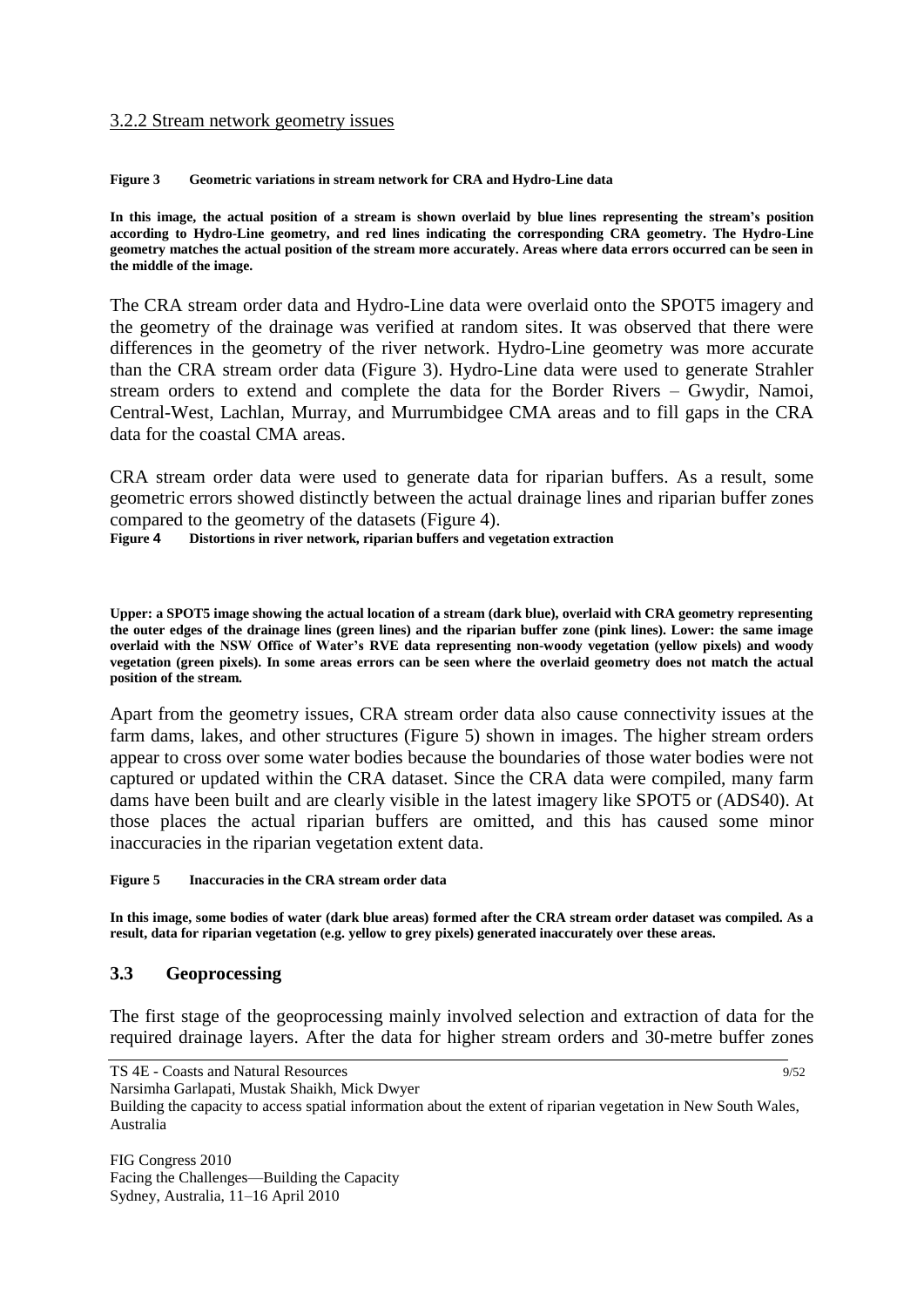were generated, the layers for the NSW Office of Water's RVE and HRNVE datasets were masked out on a 1:250,000 or a 1:100,000 topographic map scale, depending upon the density of the drainage lines.

During geoprocessing, we performed seven main steps:

- 1. Reproject the CRA stream order data. All the vector datasets were reprojected to the Lambert Projection for NSW that is based on the GDA94 datum. Its geographic coordinates were used so that the angular units were automatically converted to metres.
- 2. Select, by attributes, streams with third or higher order from CRA stream order data. From the main CRA stream order coverage a selection of higher stream orders greater than or equal to three was queried using simple Structured Query Language (SQL). After selecting the required data it was exported to a new layer which was used for our project.
- 3. Clip to the extent of 1:100,000 or 1:250,000 topographic map tiles. The stream datasets were clipped to 1:250,000 scale to make the data more manageable.
- 4. Set the riparian buffer width to 30 m and dissolve the stream order data. A 30-metre width for riparian buffer zones was applied consistently to all the selected third and higher stream orders throughout NSW. The 30-metre width was recommended by riparian ecologists within the NSW Office of Water.
- 5. Extract by mask using the Spatial Analyst Tool in ArcGIS®. The DECC INVE and Hybrid Native Vegetation Extent (HNVE) layers were masked out separately using the 30-metre dissolved buffers. The masking process was repetitive, so batch processing was used to automate it.
- 6. Check accuracy by comparing the NSW Office of Water's RVE dataset with high resolution imagery. The RVE dataset was verified on-screen using SPOT5 and/or airborne digital sensor (ADS)-40 images to identify any discrepancies, for example in geometry issues of riparian buffer extents (RBEs), vegetation classes, pixel shifts or missing data.
- 7. Mosaic and attribute the NSW Office of Water's RVE layer. The derived riparian extent datasets at 1:100,000 and/or 250,000 topographic map scales were mosaiced. After the final mosaic was completed, the relevant classes were attributed by joining the tables from the original INVE dataset (DECC, 2008).

# **4. ACCURACY ASSESSMENT**

The NSW Office of Water's RVE dataset's "woody" and "non-woody" classifications were compared with SPOT5 imagery by applying image interpretation techniques. An accuracy assessment report was generated to determine the quality of the "woody" and "non-woody" classifications. This was done by developing contingency tables (matrix) to calculate the producer's, user's and overall accuracies together with the values for errors of commission and omission.

The random sampling technique was applied to select sample sites. A total of 400 random sample points were generated within 30-metre riparian buffer zones for each 1:100,000 map.

TS 4E - Coasts and Natural Resources 10/52

Narsimha Garlapati, Mustak Shaikh, Mick Dwyer Building the capacity to access spatial information about the extent of riparian vegetation in New South Wales, Australia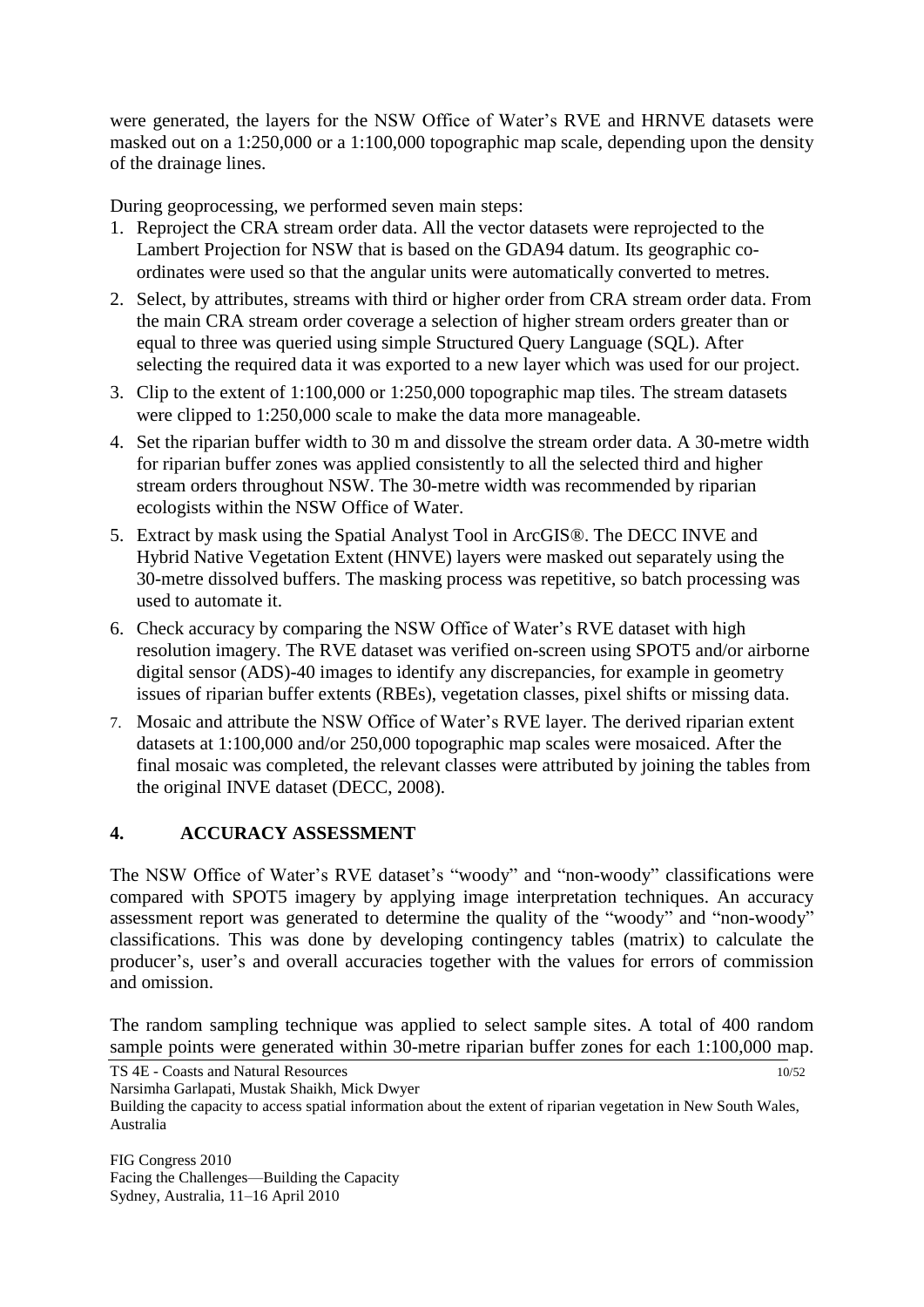The number of random samples that were used varied for maps of the coastal areas because sampling sites were deleted if they were generated for areas covered by ocean. A separate geodatabase was generated for selected 1:100,000 topographic scale maps to build an error matrix (Story and Congalton, 1986).

Therefore, all accuracy estimates were restricted to the individual 1:100,000 maps only and were not necessarily valid for larger areas. The accuracy assessment was performed on a backdrop of SPOT5 satellite imagery and/or ADS40 aerial photograph imagery. The images were assumed to be accurate and represented ground-truthing information. However, there may have been a small number of errors of interpretation because there is a likelihood of misinterpreting the difference between "woody" and "non-woody" vegetation classes due to their similar density and texture.

The steps in accuracy assessment were:

 Generate random points. For each 1:100,000 topographic map, 400 random sample points were generated and were saved as separate shape files.

— Create a 25 m vector grid for sampling. A 25 x 25 m grid (fishnet) was generated to match the pixel size of the NSW Office of Water's RVE dataset. This assisted the accurate location of sample sites and their interpretation.

— Compare the randomly sampled "woody" and "non-woody" pixels with the ADS40 and/or SPOT5 imagery, and classify the vegetation at the sample site as "woody" or "non-woody", including the riparian buffer extents.

**Figure 6 Random sampling over the extracted riparian data and overlay of fishnet**

### **A SPOT5 image overlaid with NSW Office of Water's RVE data, and showing randomly sampled points indicated by red crosses.**

Error matrices or contingency tables were used to compare the relationship between SPOT5 and ADS40 imagery with the corresponding results from the NSW Office of Water's RVE data. The comparison was made on the basis of "woody" and "non-woody" classifications. The matrices were square, with the number of rows and columns equal to the number of categories whose classification accuracy was being assessed (Lillesand, 1994).

Table 1 shows the standard format of error matrix that was applied to this process of accuracy assessment. The relationship between the NSW Office of Water's RVE dataset and the imagery from SPOT5 and/or ADS40 was usually summarised in an error matrix.

TS 4E - Coasts and Natural Resources 11/52

Narsimha Garlapati, Mustak Shaikh, Mick Dwyer Building the capacity to access spatial information about the extent of riparian vegetation in New South Wales, Australia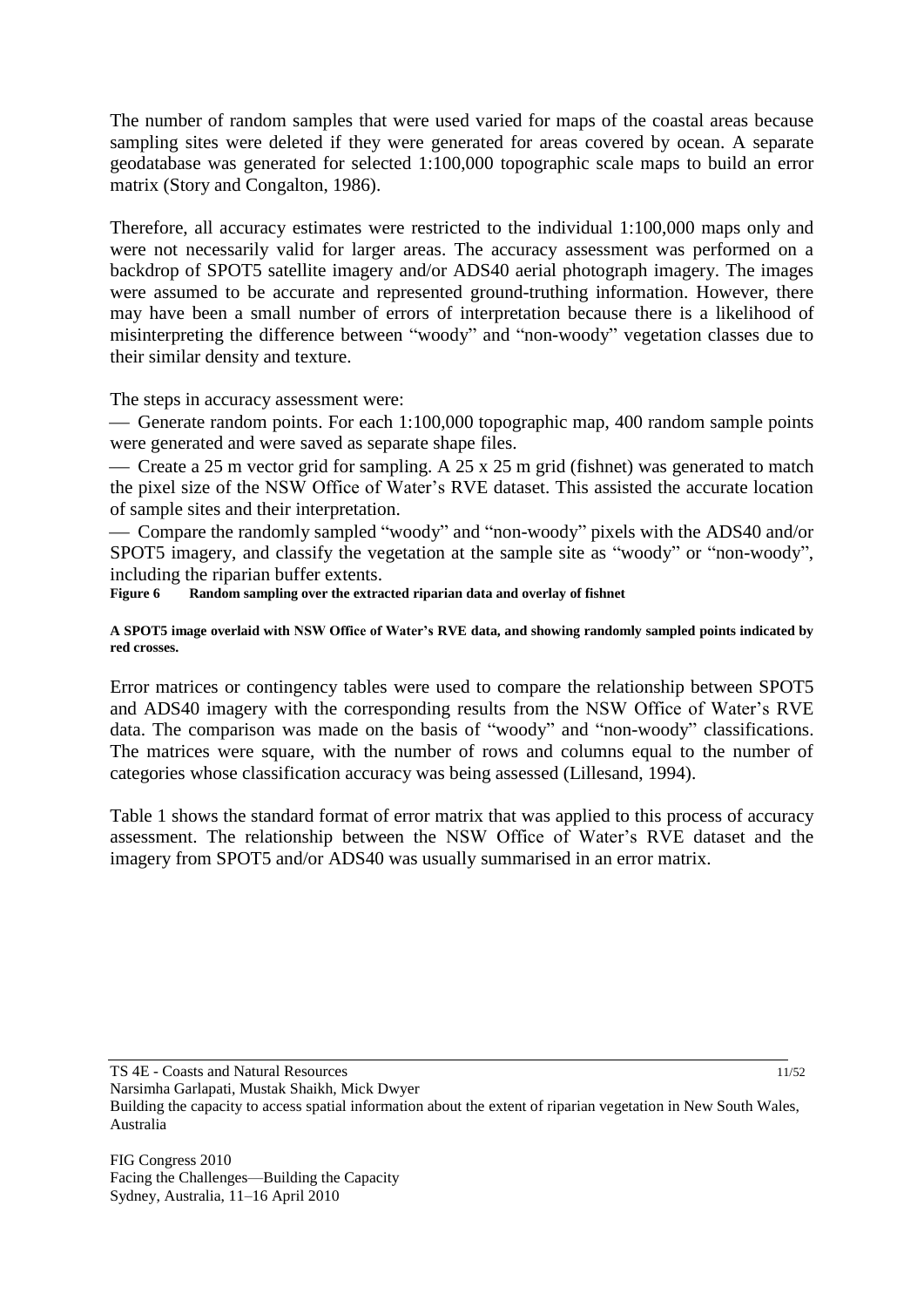| Table 1       | Error matrix table                            |      |   |              |                          |   |      |       |   |                  |
|---------------|-----------------------------------------------|------|---|--------------|--------------------------|---|------|-------|---|------------------|
| NS SPO        | <b>Clas WooNon Row</b>                        | Wooa | b | $\mathbf{c}$ | Non d                    | e | $-f$ | Colug | h | $\boldsymbol{n}$ |
| W<br>T5       | ses: dy<br>total<br>$\blacksquare$            | dy   |   |              | $\overline{\phantom{0}}$ |   |      | mn    |   |                  |
| Offi and/     | WOO S                                         |      |   |              | <b>WOO</b>               |   |      | total |   |                  |
| ce ofor       | dy                                            |      |   |              | dy                       |   |      | S     |   |                  |
| <b>Wat AD</b> |                                               |      |   |              |                          |   |      |       |   |                  |
| er's S40      |                                               |      |   |              |                          |   |      |       |   |                  |
| RV ima        |                                               |      |   |              |                          |   |      |       |   |                  |
| E<br>gery     |                                               |      |   |              |                          |   |      |       |   |                  |
| data          |                                               |      |   |              |                          |   |      |       |   |                  |
| set           |                                               |      |   |              |                          |   |      |       |   |                  |
|               | $n =$ total number of random samples (pixels) |      |   |              |                          |   |      |       |   |                  |

Values in the horizontal rows normally correspond to the "woody" and "non-woody" classes of the NSW Office of Water's RVE layer. The vertical columns show the referenced backdrop of SPOT5 imagery interpretation. Values in the cells in the matrix are a count of pixels, which is based on information derived from the class assignments of pixels in both the classified data and the reference SPOT5 imagery.

This contingency (error) matrix table could be further evaluated to generate the following values:

- overall accuracy
- user's accuracy
- producer's accuracy
- errors of commission and omission.

**Overall accuracy.** The overall accuracy is calculated by summing the number of pixels classified correctly, and dividing the sum by the total number of pixels. The pixels classified correctly are found along the diagonal within the confusion (error) matrix table which lists the number of pixels that were classified into the correct ground truth class. The matrix cell values on the diagonal (a, e) represent a pixel count of correctly classified pixels. The sum of the diagonal cells in the matrix  $(a + e)$  represents the total number of correctly classified pixels. The value of "n" is the total number of random samples.

**User's accuracy.** These values are calculated by dividing the number of correctly classified pixels in each category by the total number of pixels that were classified in that category (the row total). The values for user's accuracy would be "a/c" and "e/f" for the "woody" and "nonwoody" classes respectively (Lillesand, 1994).

**Producer's accuracy.** This is a measure of how much of the area in each category has been classified accurately, so the total number of diagonal cells of the error matrix divided by the value for the column total would give the producer's accuracy (" $a/g$ " and " $e/h$ " for the respective classes).

**Errors of commission and errors of omission.** Finally, from the error matrix table, errors of commission (errors of inclusion) and omission (errors of exclusion) were generated. Commission errors occur when an area is included into a category when it does not belong to that category. Omission errors occur when an area is excluded from a category when it truly does belong to that category (Congalton and Green 1999). Thus errors of commission can be

TS 4E - Coasts and Natural Resources 12/52

Narsimha Garlapati, Mustak Shaikh, Mick Dwyer

Building the capacity to access spatial information about the extent of riparian vegetation in New South Wales, Australia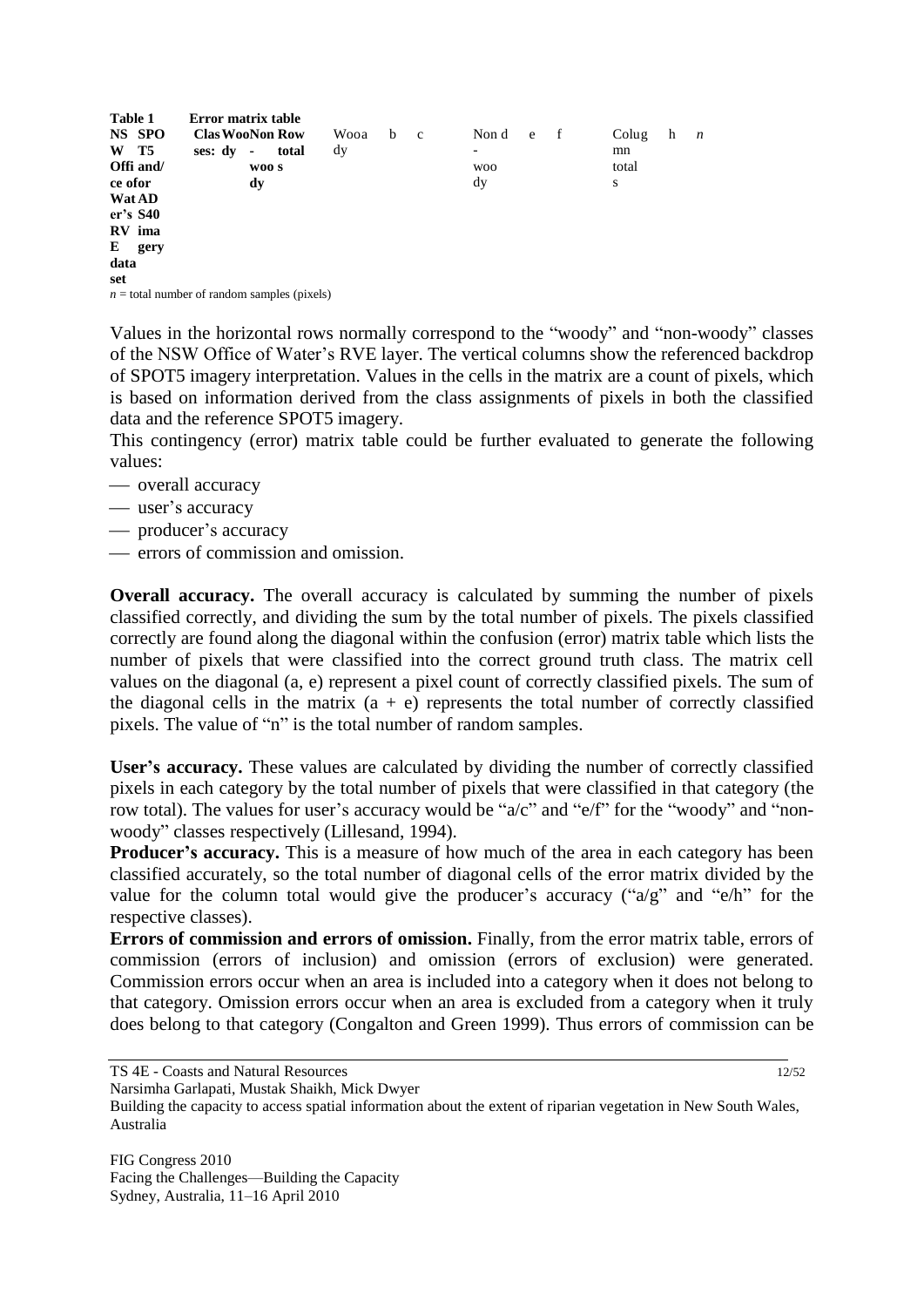calculated by "b/g" and "d/h" for the respective classes. Errors of omission can be calculated by " $d/g$ " and " $b/h$ ".

# **4.1 Riparian buffer extent (RBE)**

The 30-metre riparian buffer widths were also checked against SPOT5 imagery for each sampling point. They are classified into three categories, "exact", "over" and "under", to verify the reliability of the defined riparian buffer extents.

TS 4E - Coasts and Natural Resources 13/52 Narsimha Garlapati, Mustak Shaikh, Mick Dwyer Building the capacity to access spatial information about the extent of riparian vegetation in New South Wales, Australia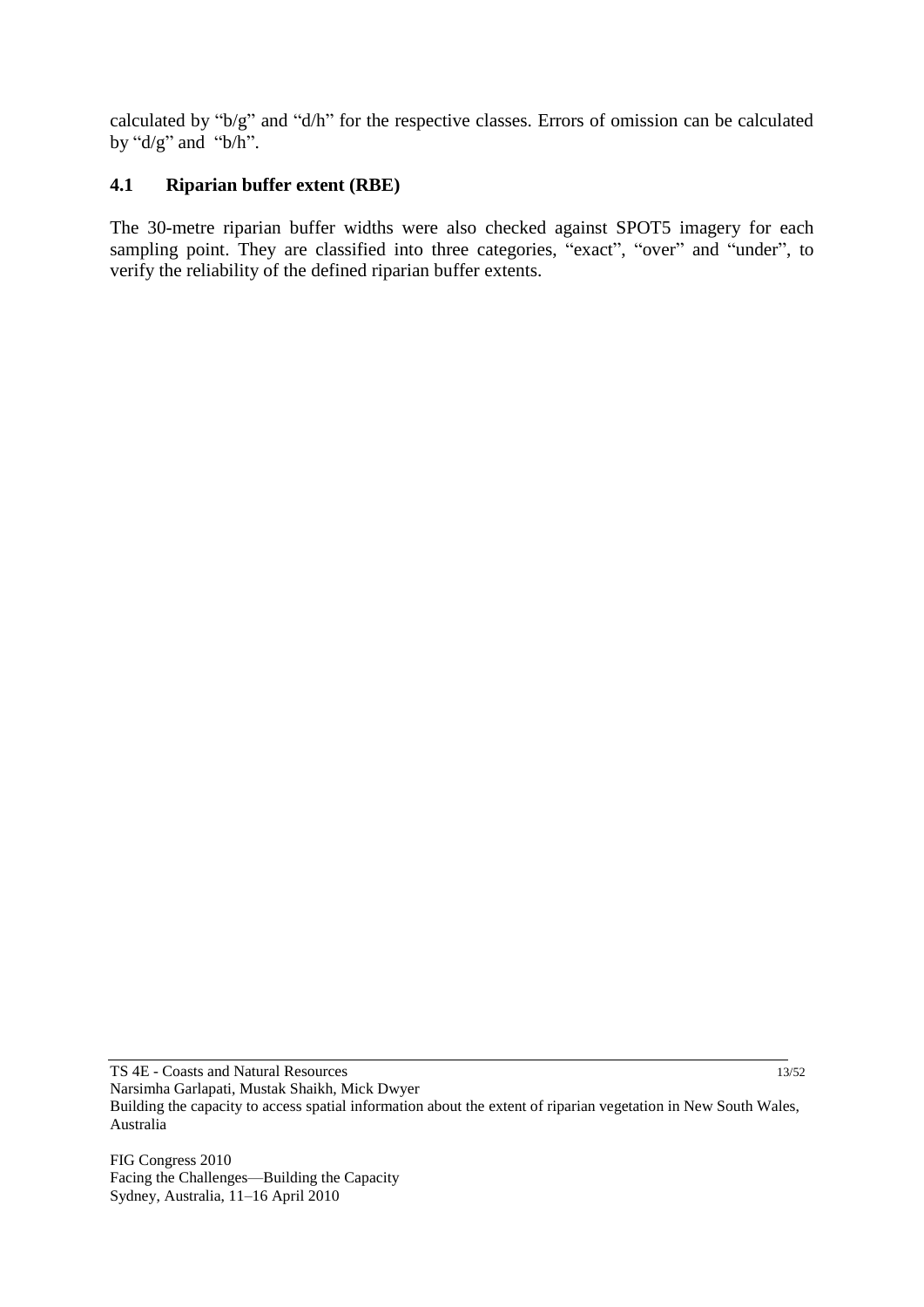**Table 2 The accuracy table for riparian buffer extent Cate RB RB gory E E perc enta ge (%)** Exac E E/*n* OverO O/*n* Und t er Und U  $U/n$  $n =$  total number of random samples (pixels).

## **4.2 Stream order classification**

Researchers, environmental scientists and many agencies like water management authorities use stream order values to describe the size of particular waterways for many purposes. The stream order value is an important piece of information to know about water courses because it allows classification of drainage based on size.

### **Figure 7 Representation of the Strahler classification of stream orders**

Figure 7 shows the Strahler classification of stream orders that was used for this project. It provides a hierarchical classification of waterways based on the size of their channels and their position within a drainage basin. In the Strahler classification, second order streams combine with other second order streams to form third order streams. Third order streams combine to form fourth order streams, and so on. This method of classifying stream size is important as it gives the idea of the size and strength of specific waterways within stream networks, which is an important component of water management. In addition, classifying stream order facilitates study of the amount of sediment in an area, to support more effective use of waterways as natural resources, especially where riparian vegetation influences the health of waterways. Thus stream order is an effective measure for classifying waterways. Classification of stream orders is a crucial step in understanding and managing the riparian vegetation between various streams of different sizes, and can be used to prioritise streams for restoration purposes.

An additional stream order classification was undertaken to provide stream order data for the Border Rivers – Gwydir, Namoi, Central West, Lachlan, Murrumbidgee and Murray CMA areas and to fill the gaps in the CRA stream order data for the coastal catchments. This work was done according to the catchment boundaries, rather than the CMA boundaries because the catchment boundaries more accurately match the natural watershed. Also, the Rivex software has size limitations, and could be used more accurately on the basis of the smaller catchment areas, compared to CMA areas.

Topo-Hydroline drainage data from the Department of Lands was used to provide the additional stream order classification. This data contained many topological errors which required editing and correction before it could be used for stream order classification. Topology was used primarily for quality assurance of the data, and to allow the geodatabase to represent geographic features (ESRI, 2007).

TS 4E - Coasts and Natural Resources 14/52 Narsimha Garlapati, Mustak Shaikh, Mick Dwyer Building the capacity to access spatial information about the extent of riparian vegetation in New South Wales, Australia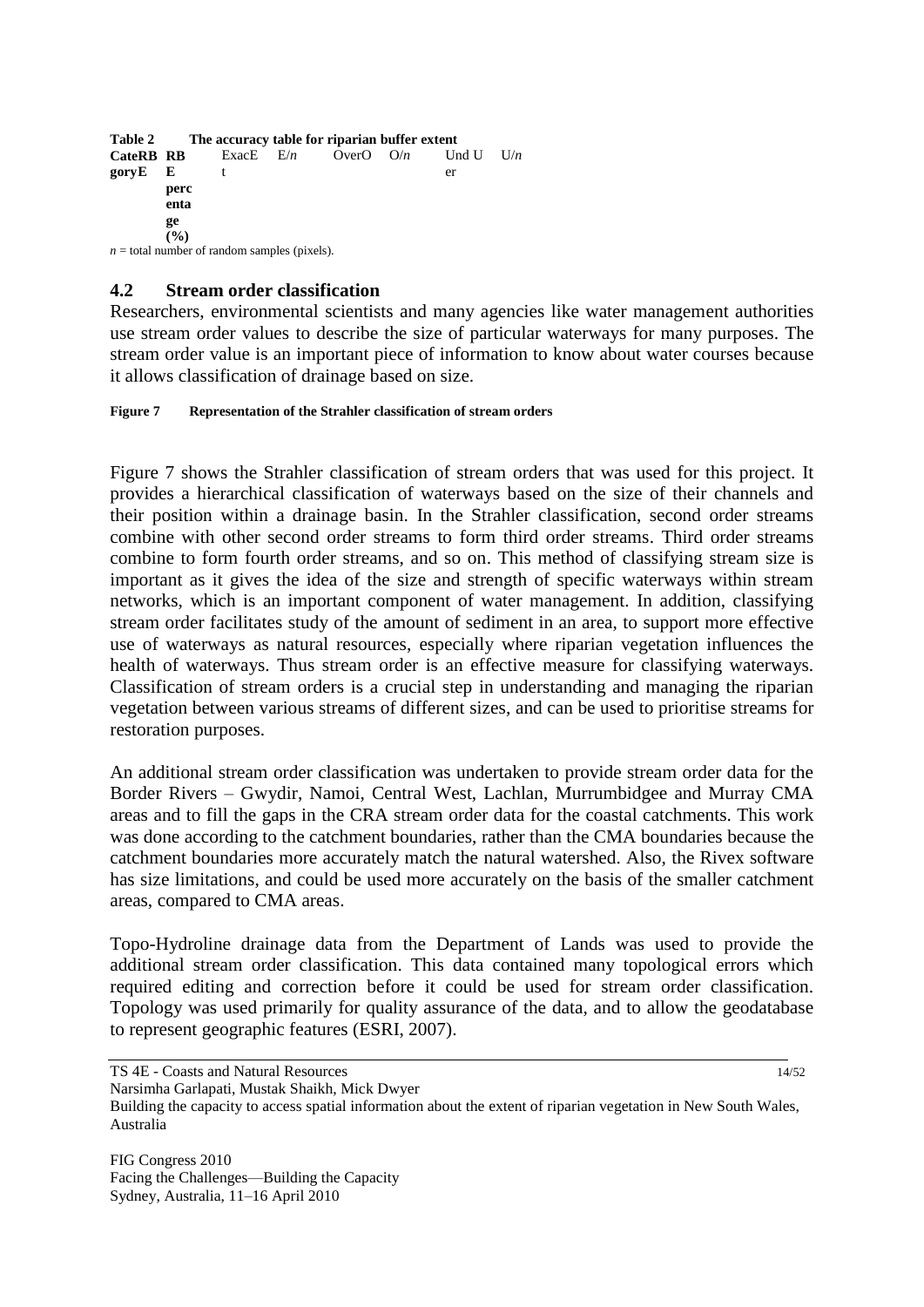After the topological editing was completed the required Hydro-Line layer could be used as an input for stream order classification. Strahler attribution was the final stage of the process in RivEX, followed by manual checks for quality assurance (QA).

During the quality assurance process, a list of errors was identified and generated for the Border Rivers – Gwydir, Namoi, Central West, Lachlan, Murrumbidgee and Murray CMA areas. The errors resulted from inaccuracies in the Hydroline dataset.

| Table 3 |          |           | Errors generated from Hydroline data for the Murray and Murrumbidgee catchments |
|---------|----------|-----------|---------------------------------------------------------------------------------|
| Err Cou | Disc 955 | Self 1721 | Sour 1682                                                                       |
| ors nt  | onne     | inter     | ces                                                                             |
|         | cted     | secti     | with                                                                            |
|         | poly     | ng        | 1n                                                                              |
|         | lines    | poly      | netw                                                                            |
|         |          | lines     | ork                                                                             |

The more powerful algorithms of RivEX tools were able to generate this list of data errors, which were undetected by ArcGIS, illustrating the limitations of the topological edit tools in ArcGIS. RivEX implements a fast recursive algorithm to calculate Strahler stream order. The excluded river bank information should be merged with manual editing, because of software limitations (Gleyzer *et al*, 2004).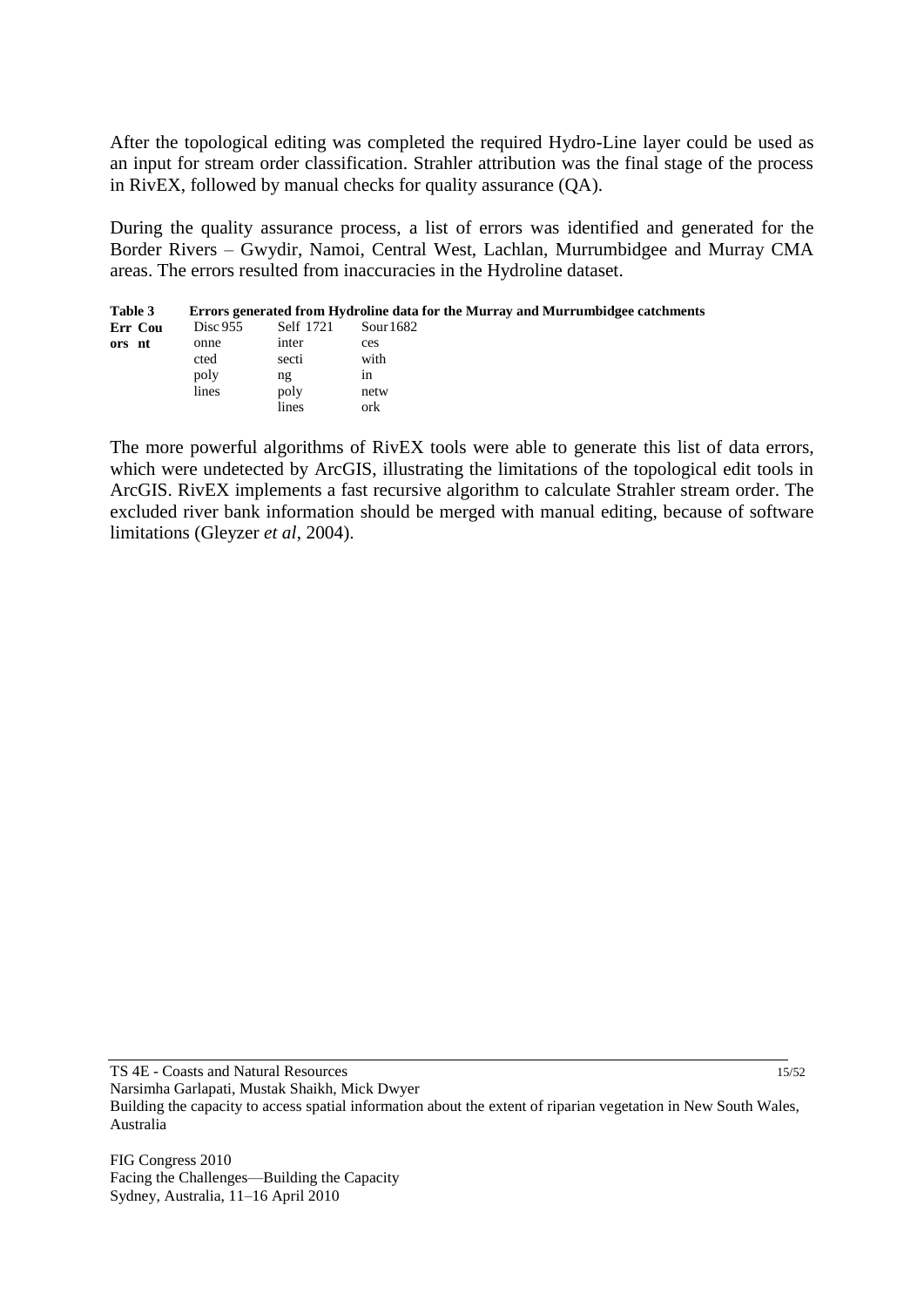## **5. RESULTS**

### **5.1 Stream order**

For the Border Rivers – Gwydir, Namoi, Central West, Lachlan, Murrumbidgee and Murray CMA areas, and for the gaps in data for the NSW coast, stream order classification was achieved using the Topo-Hydroline dataset, as previously described.

**Figure 8 Generation of new stream order data for the Border Rivers – Gwydir, Namoi, Central West, Lachlan, Murrumbidgee and Murray CMA areas, and data gaps on the coast of NSW**

Table 4 and Figure 8 give the areas where additional stream ordering was undertaken.

| <b>CM</b> CatcCov<br>HuntLakecom<br>LachLachcom<br>Mur Mur com<br>Cent Cast com<br>Haw Haw com<br>BordMac com<br>kesb kesb plete<br>ral lereaplete<br>$er$ –Mac plete<br>lan lan plete<br>er intyrplete<br>ray ray plete<br>$\mathbf{A}$<br>hme erag<br>Wes gh,<br>Rivee,<br>Cent quar<br>nt<br>e of<br>$ury -ury$<br>Mac<br>Nep<br>ral ie $-$<br>$rs$ –Gwy<br>stre<br>ee<br>Gwydir<br>Rive Tug<br>ean<br>am<br>quar<br>dir Rive<br>orde<br><sub>1e</sub><br>gera<br>rs<br>Lake<br>data<br>S | Table 4 |  |  | CMAs and catchments for which stream order coverage was completed |  |  |        |
|----------------------------------------------------------------------------------------------------------------------------------------------------------------------------------------------------------------------------------------------------------------------------------------------------------------------------------------------------------------------------------------------------------------------------------------------------------------------------------------------|---------|--|--|-------------------------------------------------------------------|--|--|--------|
|                                                                                                                                                                                                                                                                                                                                                                                                                                                                                              |         |  |  |                                                                   |  |  | Mur I  |
|                                                                                                                                                                                                                                                                                                                                                                                                                                                                                              |         |  |  |                                                                   |  |  | rum (  |
|                                                                                                                                                                                                                                                                                                                                                                                                                                                                                              |         |  |  |                                                                   |  |  | bidg g |
|                                                                                                                                                                                                                                                                                                                                                                                                                                                                                              |         |  |  |                                                                   |  |  |        |
|                                                                                                                                                                                                                                                                                                                                                                                                                                                                                              |         |  |  |                                                                   |  |  |        |
|                                                                                                                                                                                                                                                                                                                                                                                                                                                                                              |         |  |  |                                                                   |  |  |        |
|                                                                                                                                                                                                                                                                                                                                                                                                                                                                                              |         |  |  |                                                                   |  |  |        |
|                                                                                                                                                                                                                                                                                                                                                                                                                                                                                              |         |  |  |                                                                   |  |  |        |
|                                                                                                                                                                                                                                                                                                                                                                                                                                                                                              |         |  |  |                                                                   |  |  |        |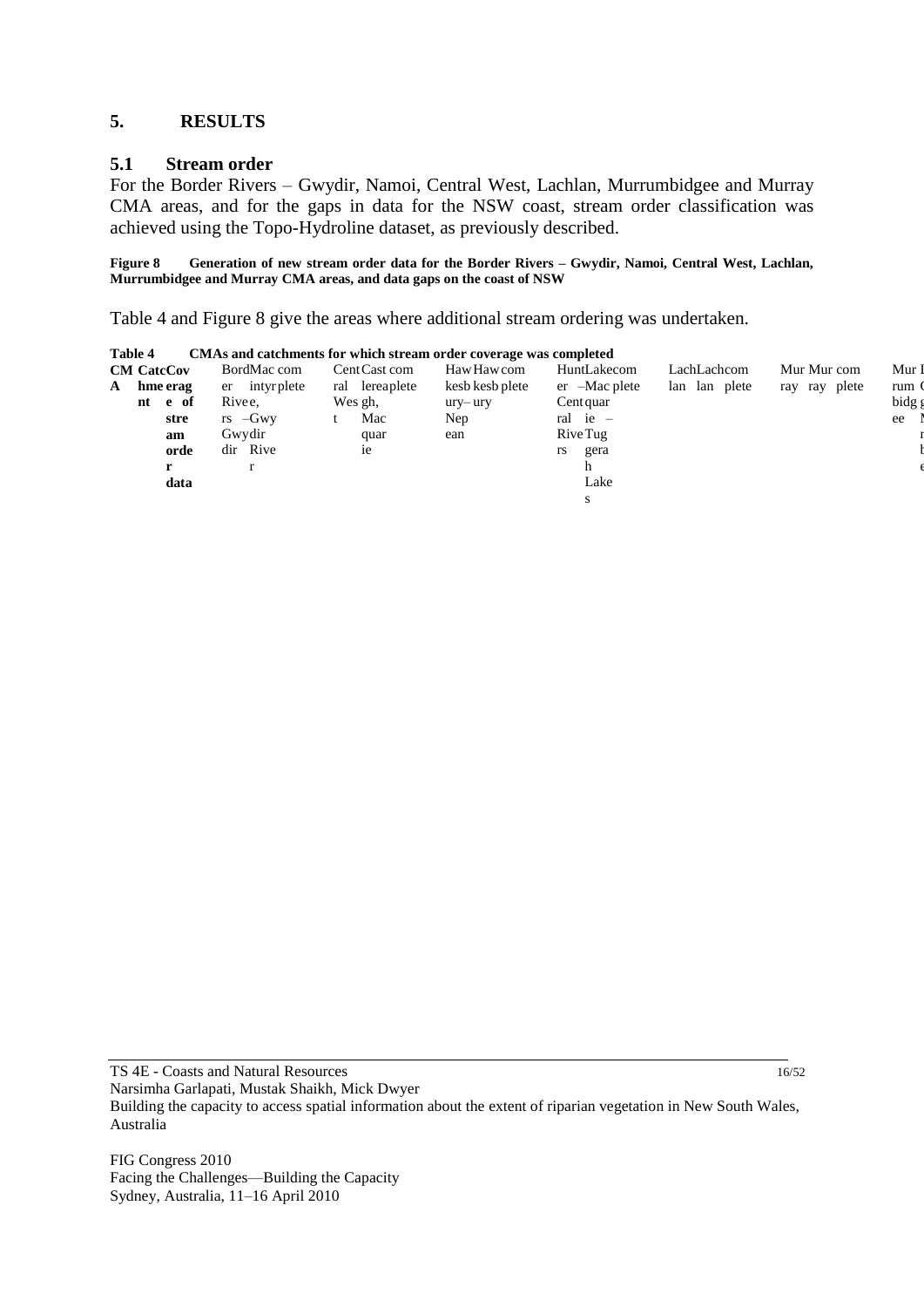# **5.2 Extent of riparian vegetation**

Our project delivered two products:

- NSW Office of Water's RVE dataset
- NSW Office of Water's HRNVE dataset.

These datasets are binary vegetation extent grids (25 m) derived from the INVE dataset (DECC, 2008) which includes "woody" and "non-woody" classes.

Our secondary product, the HRNVE dataset, consists of 10 different classes:

- non-woody—(most likely) native
- non-woody—(most likely) non-native
- non-woody—(likely) native
- non-woody—(likely) non-native
- non-woody— $(K\&S^1)$  native
- woody—(most likely) native
- woody—(most likely) non-native
- woody—(likely) native
- woody—(likely) non-native
- woody—(K&S) native.

This data provides complete coverage for the Border Rivers – Gwydir, Namoi, Central West, Lachlan, Murrumbidgee, Murray and all coastal CMA areas, and the Australian Capital Territory (ACT).<br>Figure 9 The exte

**Figure 9 The extent of riparian vegetation for which data were completed by the NSW Office of Water**

# **5.3 Riparian vegetation statistics**

The data extracted from the NSW Office of Water's RVE dataset were used for further interpretation by deriving statistics relative to CMA administration boundaries. Table 5 gives the extent of riparian vegetation, and the percentages of "woody" and "non-woody" classes of vegetation for individual CMA areas. Table 9 gives the extent of riparian vegetation and the percentages of "woody" and "non-woody" classes of vegetation for individual catchments. Tables (6 to 8) give the extent of riparian vegetation, and the percentages of the derived HRNVE dataset classes of vegetation relative to individual CMA areas.

TS 4E - Coasts and Natural Resources 17/52

 $\overline{a}$ 

Narsimha Garlapati, Mustak Shaikh, Mick Dwyer

 $1$  "K&S" refers to the Keith and Simpson native vegetation extent data.

Building the capacity to access spatial information about the extent of riparian vegetation in New South Wales, Australia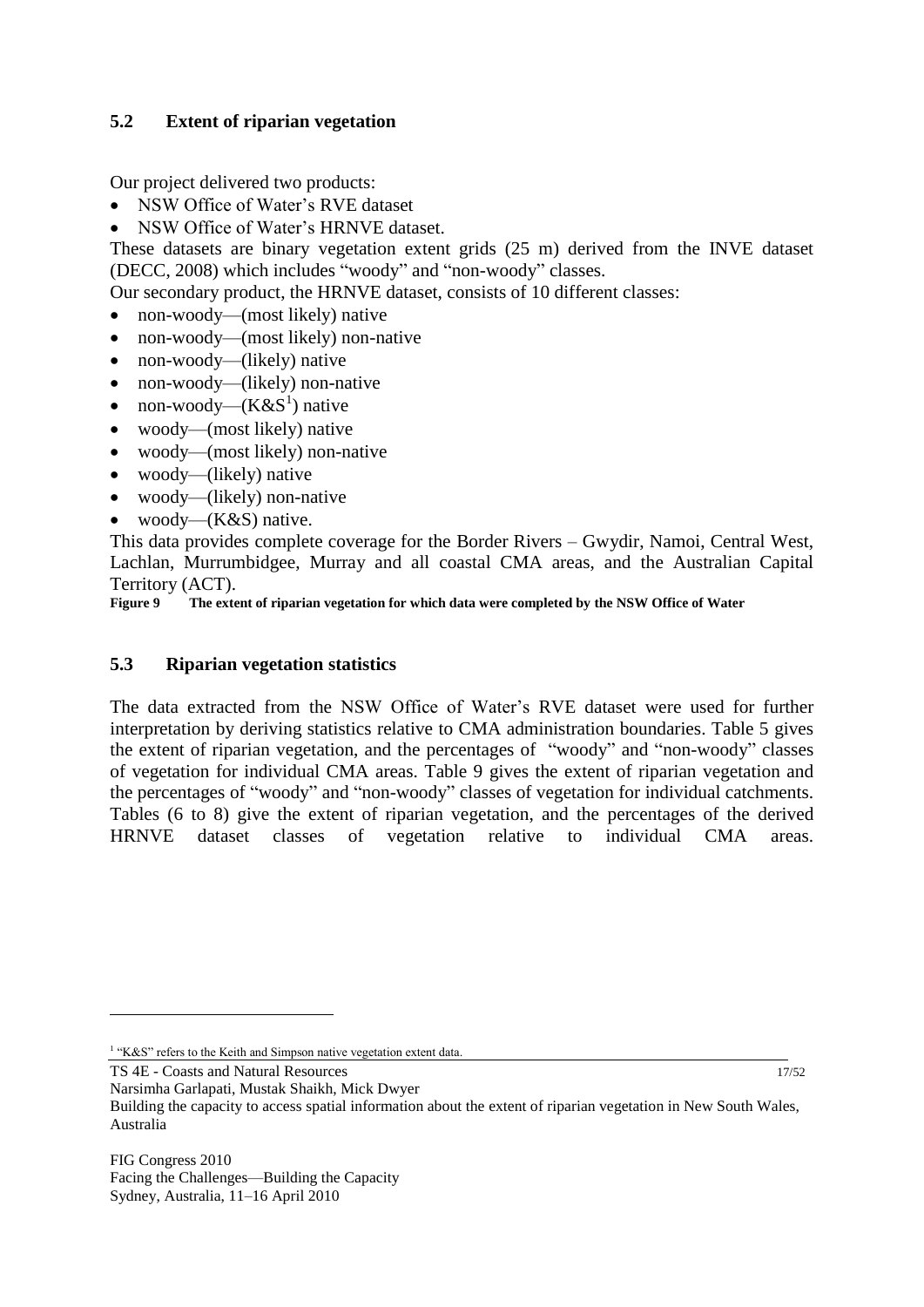|  | Table 5 |  |  |  | The extent of classes of riparian vegetation in CMA areas, derived from the NSW Office of Water's RVE dataset |  |
|--|---------|--|--|--|---------------------------------------------------------------------------------------------------------------|--|
|--|---------|--|--|--|---------------------------------------------------------------------------------------------------------------|--|

|      | <b>CM Rip WooWooNon Non Oth Oth Cov</b>                 | Bord1344614246.8 710952.9 18821.4 Full |     | Cent 1713645137.6 106061.8 876.0.5 Full |                          | Haw 1001757975.7 181218.1 61866.2 Full | Hunt1634103       |
|------|---------------------------------------------------------|----------------------------------------|-----|-----------------------------------------|--------------------------|----------------------------------------|-------------------|
| A    | aria dv dv - -<br>ers ers erag                          | 03.94.9<br>6.9<br>er                   | ra. | 02.9<br>89.60.5                         | kesb 01.8 1.6            | 4.4                                    | $-90.743.4$<br>er |
| n    | $(ha)$ $(\frac{9}{6})$ woo woo $(ha)$ $(\frac{9}{6})$ e | Rive                                   | Wes |                                         | urv                      |                                        | Cent              |
| (ha) | – dv<br>dv                                              | $rs -$                                 |     |                                         | $\overline{\phantom{a}}$ |                                        | ral               |
|      | $(ha)$ $(\frac{9}{6})$                                  | Gwy                                    |     |                                         | Nep                      |                                        | Rive              |
|      |                                                         | dır                                    |     |                                         | ean                      |                                        | rs                |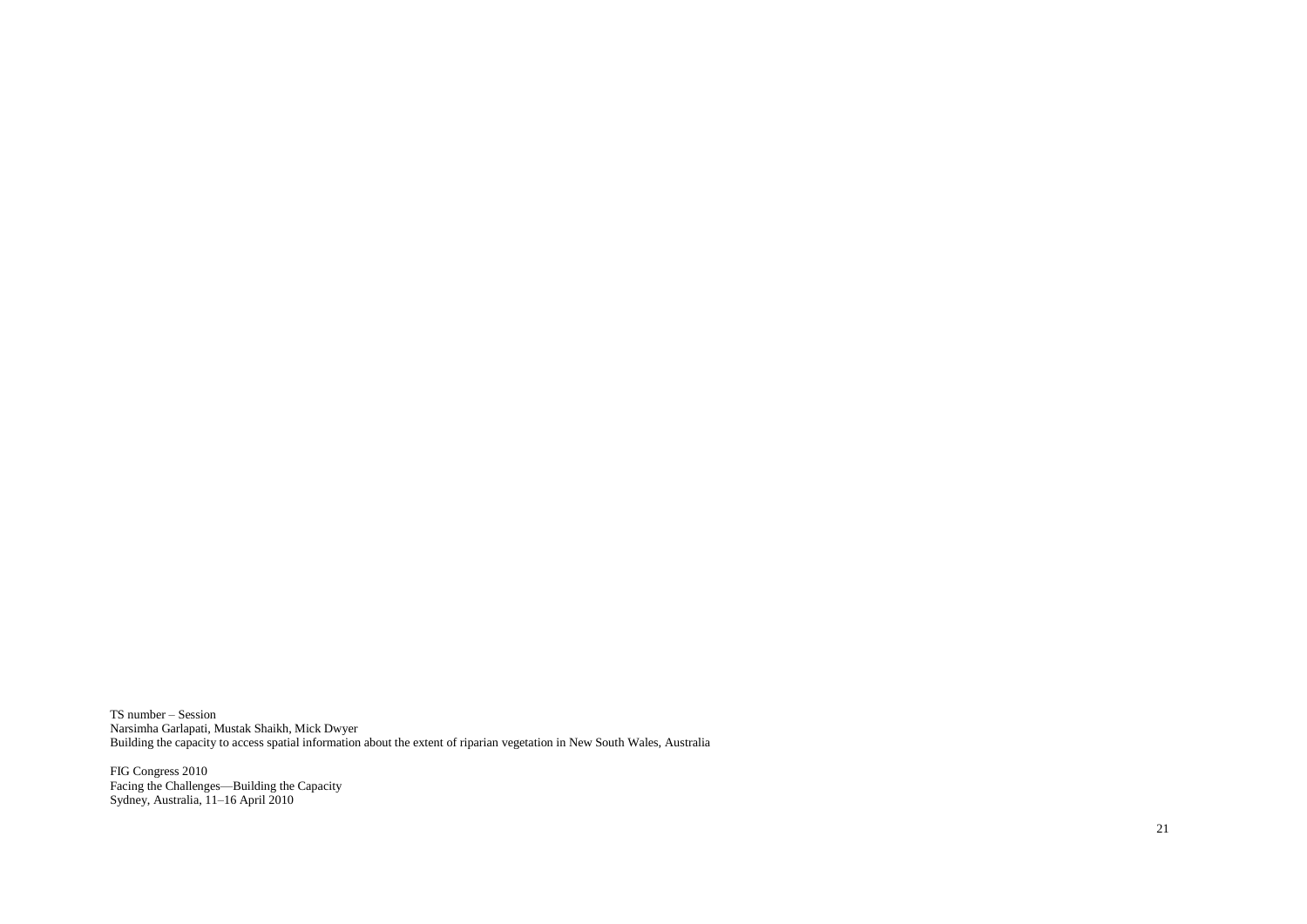| Table 6              | The extent of riparian, native vegetation in the Border Rivers – Gwydir, Namoi, Northern Rivers, and Southern Rivers CMAs, derived from the NSW Office of Water's |  |
|----------------------|-------------------------------------------------------------------------------------------------------------------------------------------------------------------|--|
| <b>HRNVE</b> dataset |                                                                                                                                                                   |  |

| <b>CM Bor Na NortSout</b>                                              | Clas Are Perc Are Perc Are Perc Are Perc Non 380528.3 443538.5 553823.2 217916.0 Non 92176.8 78246.8 34901.5 13051.0 |                                | Non 196514.6 142412.4 21048.8                 |
|------------------------------------------------------------------------|----------------------------------------------------------------------------------------------------------------------|--------------------------------|-----------------------------------------------|
| A: der moi hernhern<br>enta a<br>enta a<br>enta<br>enta a<br>а         | 5.1<br>5.1<br>1.6<br>0.4<br>$ \,$                                                                                    | .4<br>$\overline{\phantom{0}}$ | 5.4<br>4.4<br>4.4<br>$\overline{\phantom{0}}$ |
| <b>RiveRive</b><br>Rive<br>(ha) ge<br>$(ha)$ ge $(ha)$ ge<br>$(ha)$ ge | <b>WOO</b>                                                                                                           | W <sub>O</sub>                 | <b>WOO</b>                                    |
| $($ %)<br>$($ %)<br>$($ %)<br>$(\%)$<br>rs<br>rs<br>$rs -$             | $dy$ —                                                                                                               | $dy$ —                         | $dy$ —                                        |
| Gwy                                                                    | (mos                                                                                                                 | (mos                           | (like)                                        |
| dir                                                                    |                                                                                                                      |                                | ly)                                           |
|                                                                        | likel                                                                                                                | likel                          | nativ                                         |
|                                                                        |                                                                                                                      |                                | e                                             |
|                                                                        | nativ                                                                                                                | non-                           |                                               |
|                                                                        |                                                                                                                      | nativ                          |                                               |
|                                                                        |                                                                                                                      | e                              |                                               |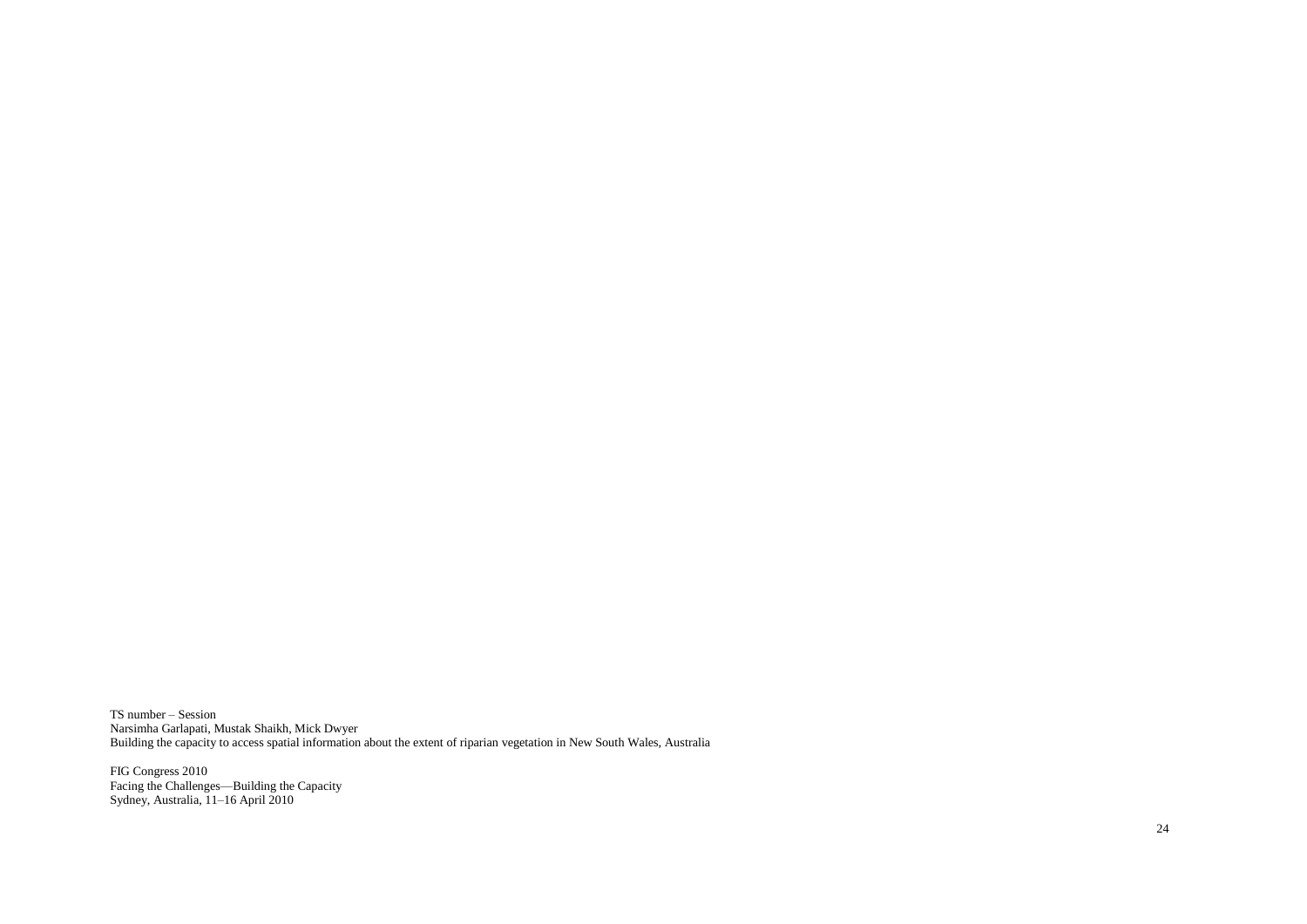―K&S‖ refers to the Keith and Simpson native vegetation extent data.

TS number – Session Narsimha Garlapati, Mustak Shaikh, Mick Dwyer Building the capacity to access spatial information about the extent of riparian vegetation in New South Wales, Australia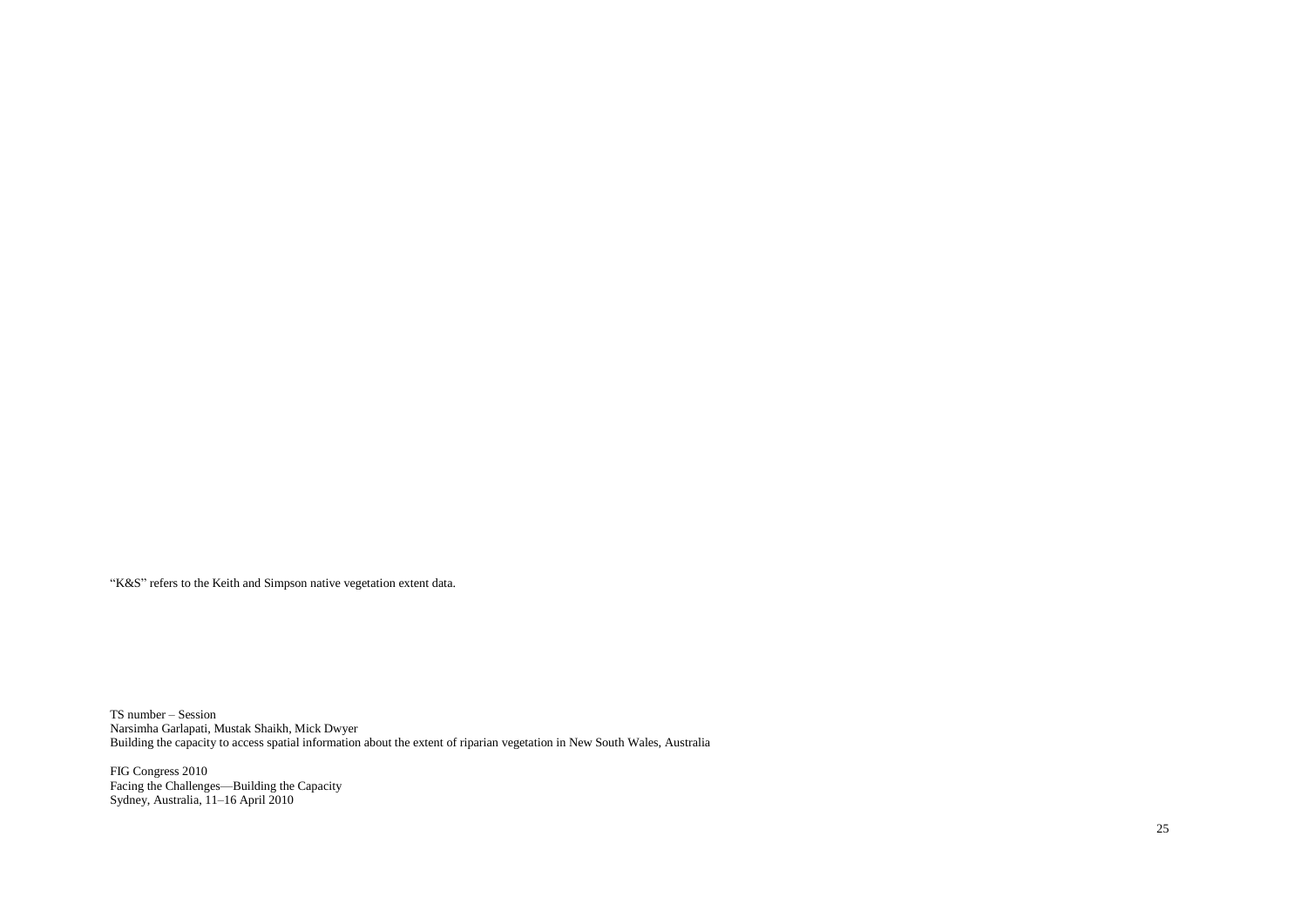| Water's HRNVE dataset   |                                                                                                                     |                          |            |             |                  |     |            |                                |
|-------------------------|---------------------------------------------------------------------------------------------------------------------|--------------------------|------------|-------------|------------------|-----|------------|--------------------------------|
| <b>CM Syd MurMurHaw</b> | Clas Are PercAre PercAre PercAre Perc Non 102. 1.3 250525.5 723840.6 105710.6 Non 15.3 0.2 60936.2 17099.6 629. 0.6 |                          |            |             |                  |     |            | Non 188. 2.3 176618.0 271915.2 |
| A: nev rav rum kesb     | enta<br>enta a<br>enta a<br>enta a                                                                                  | $\overline{\phantom{0}}$ | 8.3<br>9.6 | 27<br>، ، ، |                  | 0.4 |            | 8.8<br>9.3                     |
| bidgury<br>Met          | $(ha)$ ge $(ha)$ ge $(ha)$ ge<br>(ha) ge                                                                            | <b>WOO</b>               |            |             | W <sub>O</sub> O |     | <b>WOO</b> |                                |
| ropo<br>$ee -$          | (%)<br>(%)<br>(%<br>$(\%)$                                                                                          | $dv$ —                   |            |             | $dy$ —           |     | $dv$ —     |                                |
| litan<br><b>Nep</b>     |                                                                                                                     | (mos                     |            |             | (mos             |     | (like)     |                                |
| ean                     |                                                                                                                     |                          |            |             |                  |     | ly)        |                                |
|                         |                                                                                                                     | likel                    |            |             | likel            |     | nativ      |                                |
|                         |                                                                                                                     | v                        |            |             |                  |     |            |                                |

nonnativ e

**Table 7 The extent of riparian, native vegetation in the Sydney Metropolitan, Murray, Murrumbidgee and Hawkesbury – Nepean CMAs, derived from the NSW Office of**  Table 7<br>Water<sup>76</sup>

nativ e

TS number – Session Narsimha Garlapati, Mustak Shaikh, Mick Dwyer Building the capacity to access spatial information about the extent of riparian vegetation in New South Wales, Australia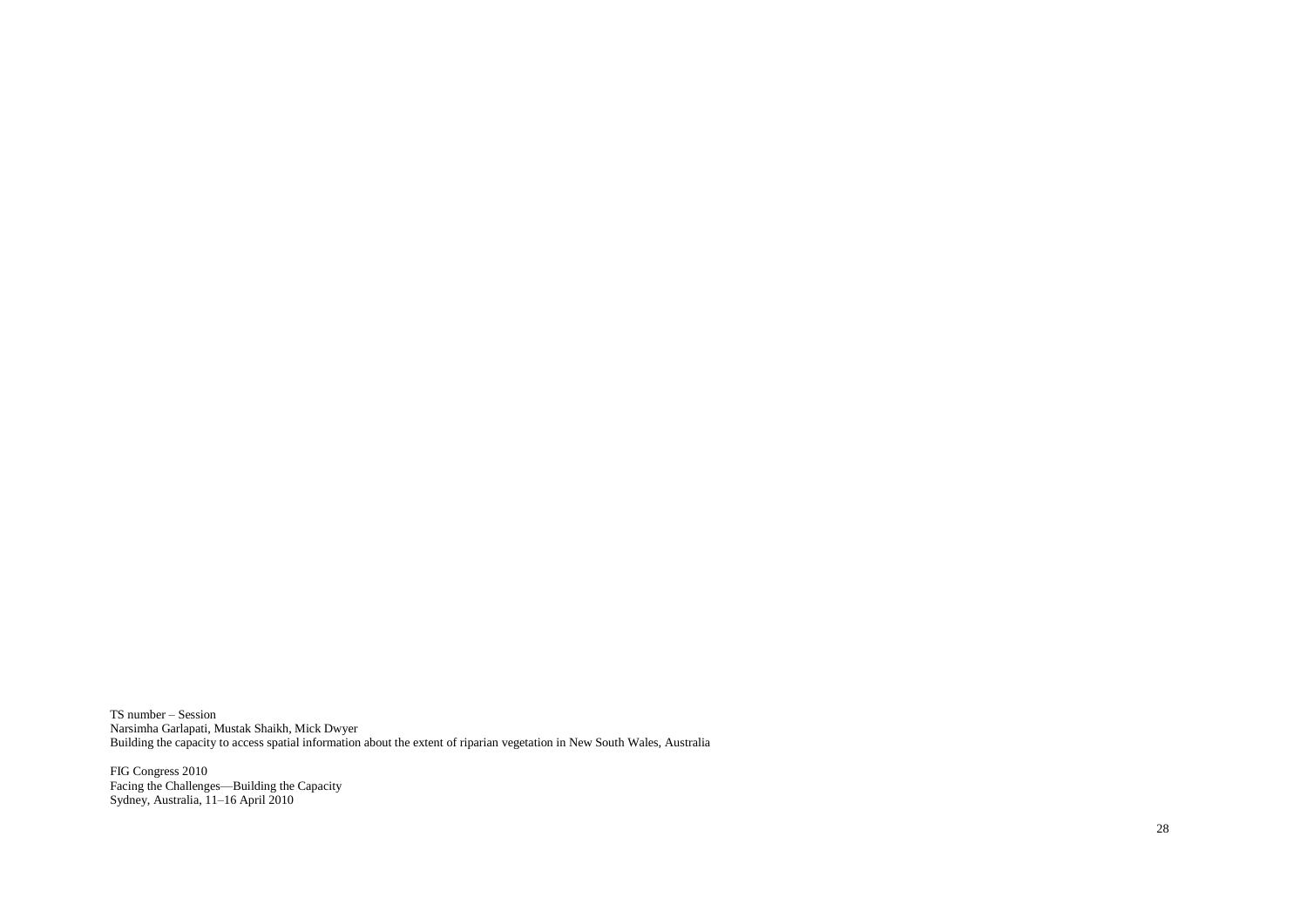"K&S" refers to the Keith and Simpson native vegetation extent data.

TS number – Session Narsimha Garlapati, Mustak Shaikh, Mick Dwyer Building the capacity to access spatial information about the extent of riparian vegetation in New South Wales, Australia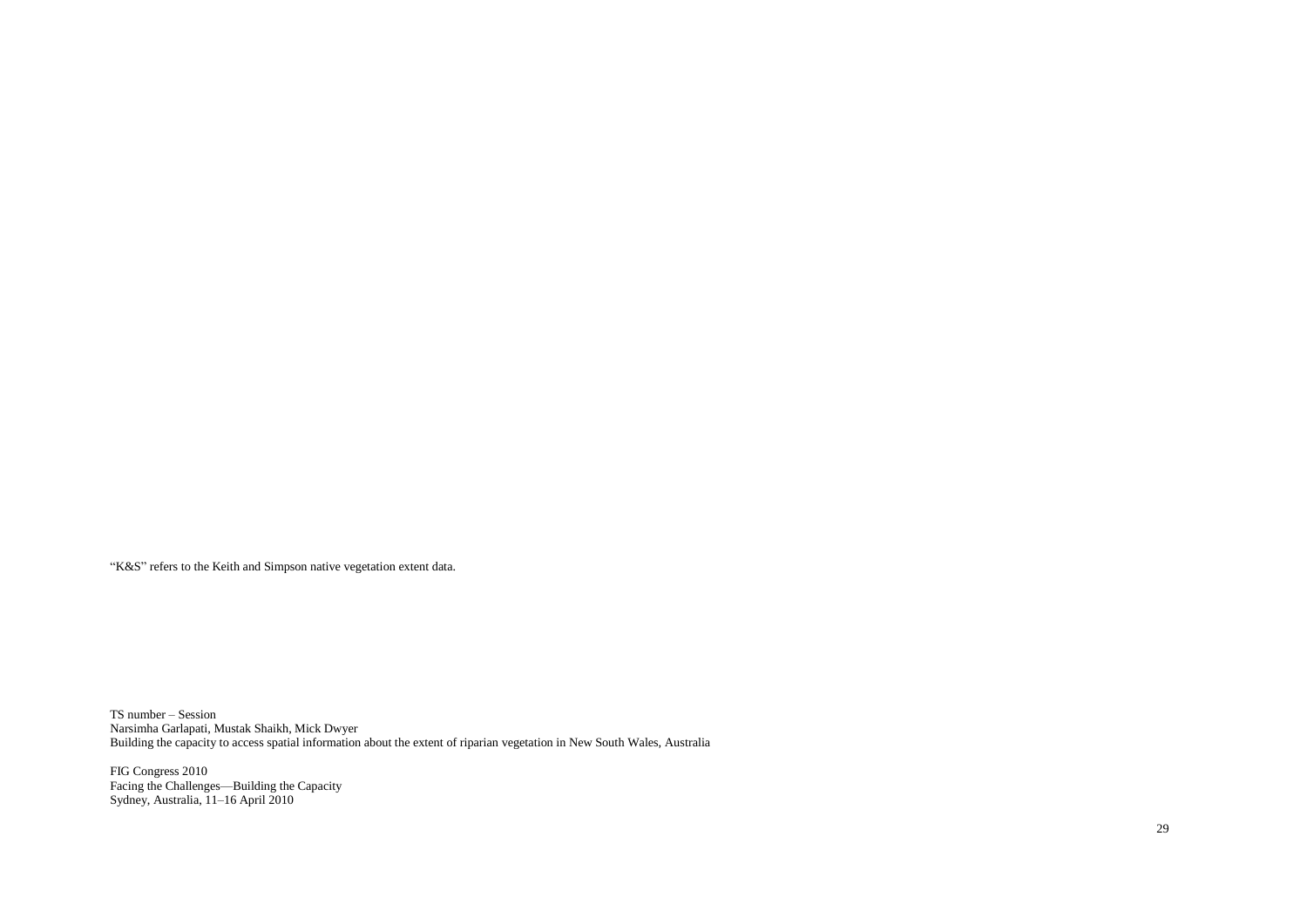| Table 8<br>The extent of riparian, native vegetation in the Hunter – Central Rivers, Central West and Lachlan CMAs, derived from the NSW Office of Water's HRNVE dataset |                                                                                            |                 |                                |                         |
|--------------------------------------------------------------------------------------------------------------------------------------------------------------------------|--------------------------------------------------------------------------------------------|-----------------|--------------------------------|-------------------------|
| <b>CM HunCen Lac</b>                                                                                                                                                     | Clas Are Perc Are Perc Are Perc Non 296918.2 545931.8 559642.2 Non 22101.4 11896.9 10578.0 |                 | Non 214213.1 363821.2 238718.0 | Non 11940.7 31611.8 166 |
| A: ter -tral hlan<br>enta a<br>enta<br>enta a<br>a                                                                                                                       | 4.5<br>7.0<br>8.6<br>$\overline{\phantom{0}}$                                              | 5.0             | 6.3<br>9.5<br>6.5              |                         |
| <b>Cen Wes</b><br>$(ha)$ ge $(ha)$ ge $(ha)$ ge                                                                                                                          | WOO                                                                                        | W <sub>00</sub> | WOO                            | W <sub>00</sub>         |
| (%)<br>tral t<br>(%)<br>$\frac{9}{6}$                                                                                                                                    | $dv$ —                                                                                     | $dv$ —          | $dv$ —                         | $dv$ —                  |
| <b>Rive</b>                                                                                                                                                              | (mos                                                                                       | (mos            | (like)                         | (like)                  |
| rs                                                                                                                                                                       |                                                                                            |                 | ly)                            | ly)                     |
|                                                                                                                                                                          | likel                                                                                      | likel           | nativ                          | non-                    |
|                                                                                                                                                                          |                                                                                            |                 |                                | nativ                   |
|                                                                                                                                                                          | nativ                                                                                      | non-            |                                |                         |
|                                                                                                                                                                          |                                                                                            | nativ           |                                |                         |
|                                                                                                                                                                          |                                                                                            |                 |                                |                         |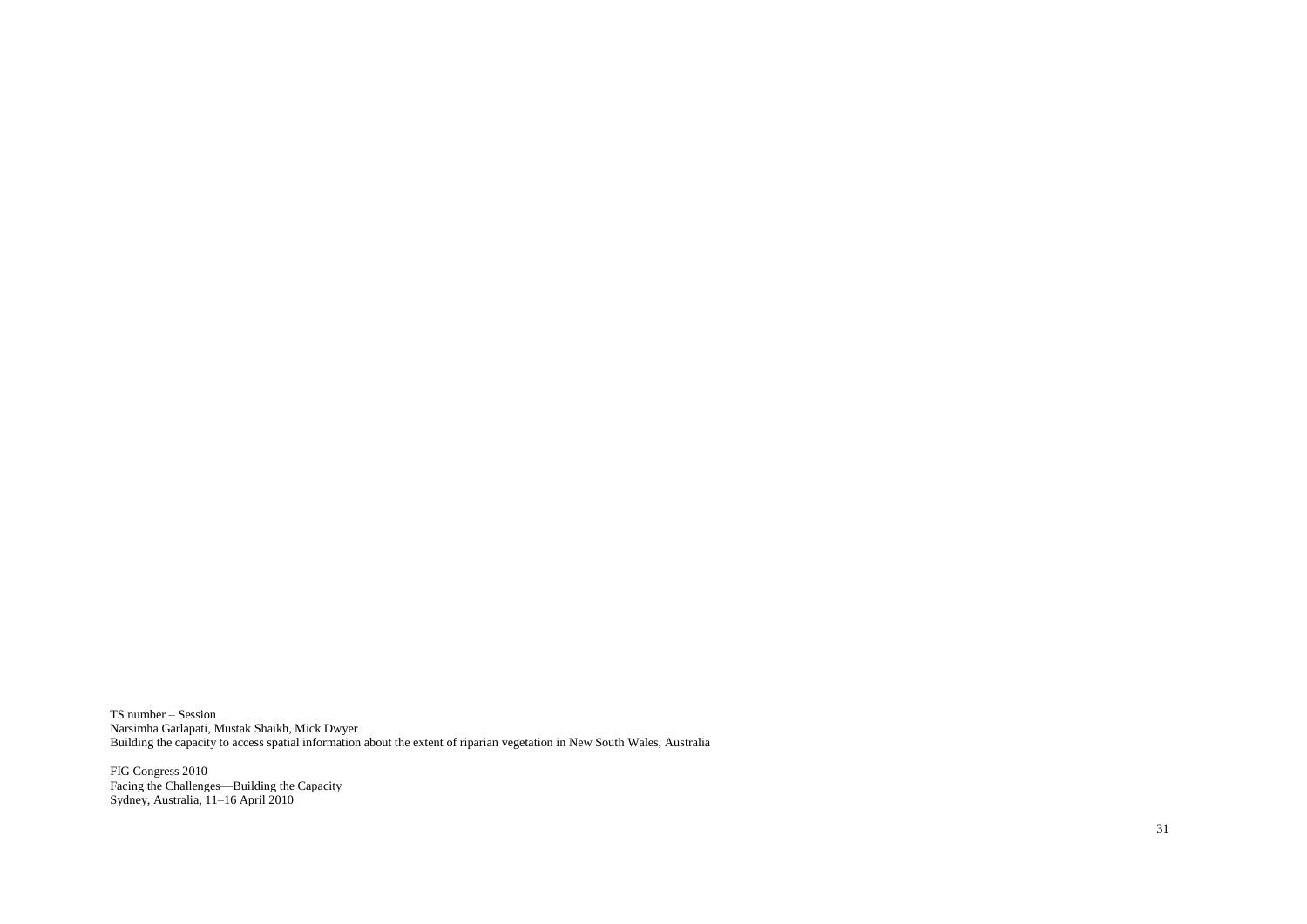―K&S‖ refers to the Keith and Simpson native vegetation extent data.

TS number – Session Narsimha Garlapati, Mustak Shaikh, Mick Dwyer Building the capacity to access spatial information about the extent of riparian vegetation in New South Wales, Australia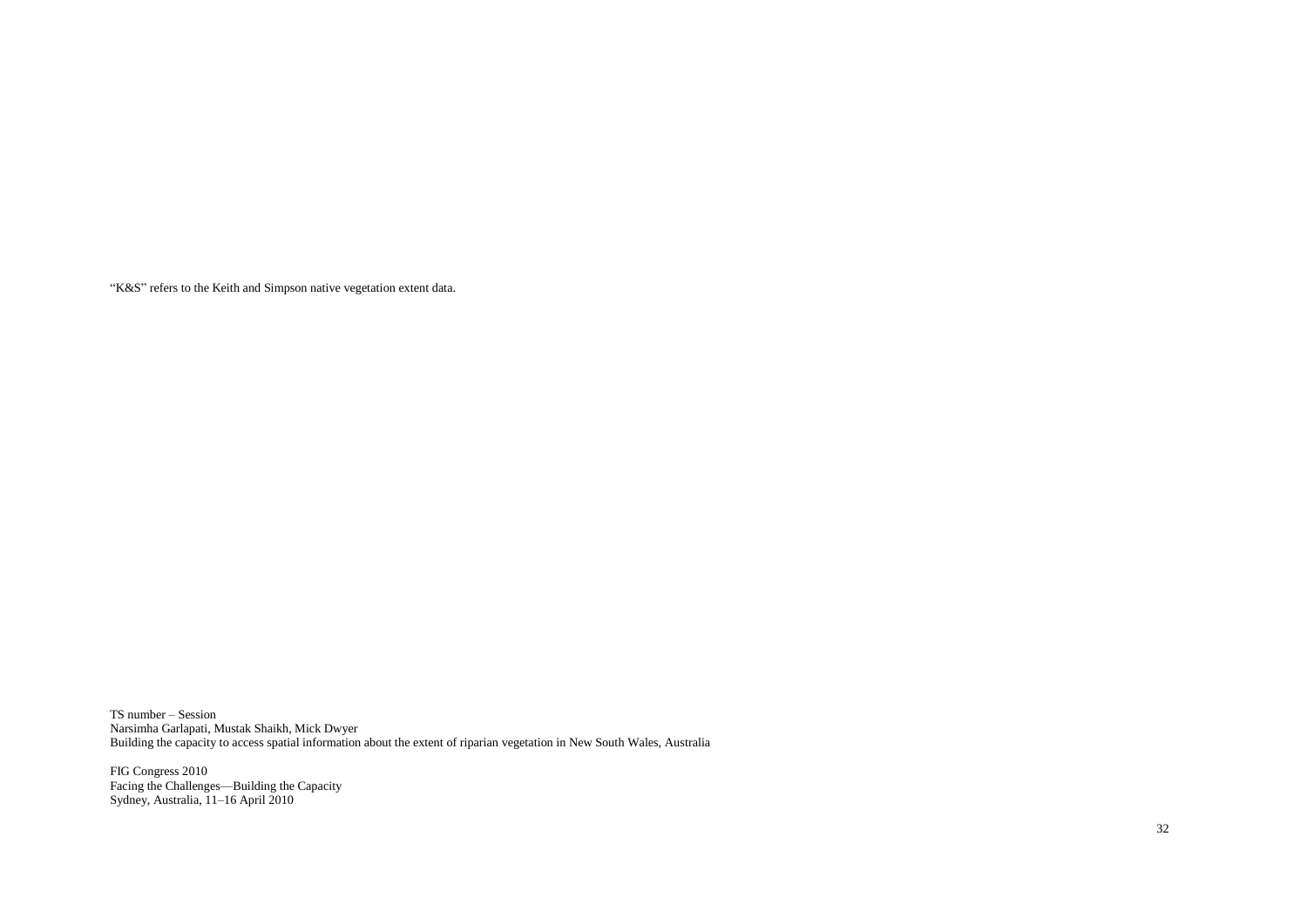## **5.4 Accuracy estimation**

Assessment of the accuracy of our remote-sensing data products is ongoing, with increasing attention to its results because of the immense value that it adds to the data. "A classification is not complete until its accuracy is assessed", (Lillesand, 1994). One of the most common means of expressing classification accuracy is by preparing a classification error matrix. For our project, error matrices were compared by category basis as "woody" and "non-woody" classes against SPOT5 and/or ADS40 imagery. An accuracy estimation of the extent of riparian buffers was also included, and the results were classified as "over", "under", and "exact".

Accuracy estimation was performed on 25% of the randomly selected 1:100,000 topographic maps. For example, the results of accuracy assessment of 51 topographic maps are listed in Table 9.This accuracy assessment report provides valuable information for the data custodians of the Interim Native Vegetation Extent (INVE) dataset (DECC 2008) for its ongoing refinement.

Table 10 gives the accuracy estimation of the riparian buffer extents from the generated riparian buffers and the extracted riparian vegetation extent. These accuracy reports provide excellent background information about the reliability and quality of our riparian vegetation dataset products, both for users and data custodians.

TS number – Session Narsimha Garlapati, Mustak Shaikh, Mick Dwyer Building the capacity to access spatial information about the extent of riparian vegetation in New South Wales, Australia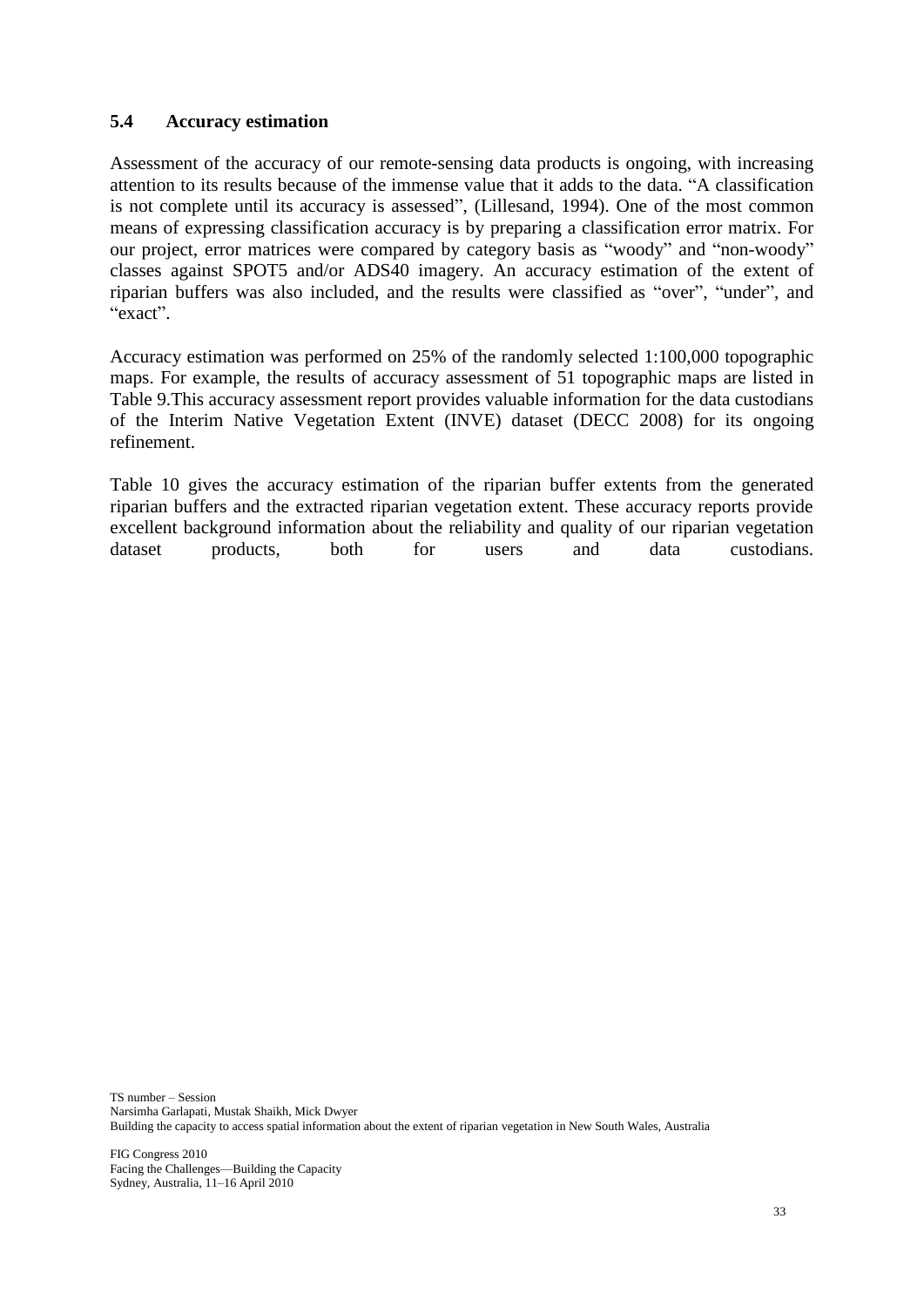| Table 9<br>Detailed accuracy assessments of the derived riparian vegetation extent for 1:100,000 topographic maps<br>1:10 TotaPro UserOve Err Err | WooNon WooNon |     |      |                 |    | WooNon WooNon |                         |                 |      | Ashf401 79.8 87.9 78.7 88.6 85.0 21.5 11.2 20.1 12.0 Balli92 60.8 79.7 50.0 85.9 75.0 60.8 13.0 39.1 20.2 |        |  |
|---------------------------------------------------------------------------------------------------------------------------------------------------|---------------|-----|------|-----------------|----|---------------|-------------------------|-----------------|------|-----------------------------------------------------------------------------------------------------------|--------|--|
| rall ors ors<br>0.1<br>duce's                                                                                                                     | dv<br>$\sim$  |     | dv - |                 | dv |               | dv<br><b>CONTRACTOR</b> |                 | ord  |                                                                                                           | $na_9$ |  |
| 000 ran r's accuaccuof of                                                                                                                         |               | W00 |      | W <sub>00</sub> |    | <b>WOO</b>    |                         | W <sub>00</sub> | 9139 |                                                                                                           | 640    |  |
| topo dom accuracy racy com omis                                                                                                                   |               | dv  |      | dy              |    | dv            |                         | dv              |      |                                                                                                           |        |  |
| grapsam racy $(\%)(\%)$ miss sion                                                                                                                 |               |     |      |                 |    |               |                         |                 |      |                                                                                                           |        |  |
| ion $(\% )$<br>hic ples $(\% )$                                                                                                                   |               |     |      |                 |    |               |                         |                 |      |                                                                                                           |        |  |
| $($ %)<br>map                                                                                                                                     |               |     |      |                 |    |               |                         |                 |      |                                                                                                           |        |  |
| S.                                                                                                                                                |               |     |      |                 |    |               |                         |                 |      |                                                                                                           |        |  |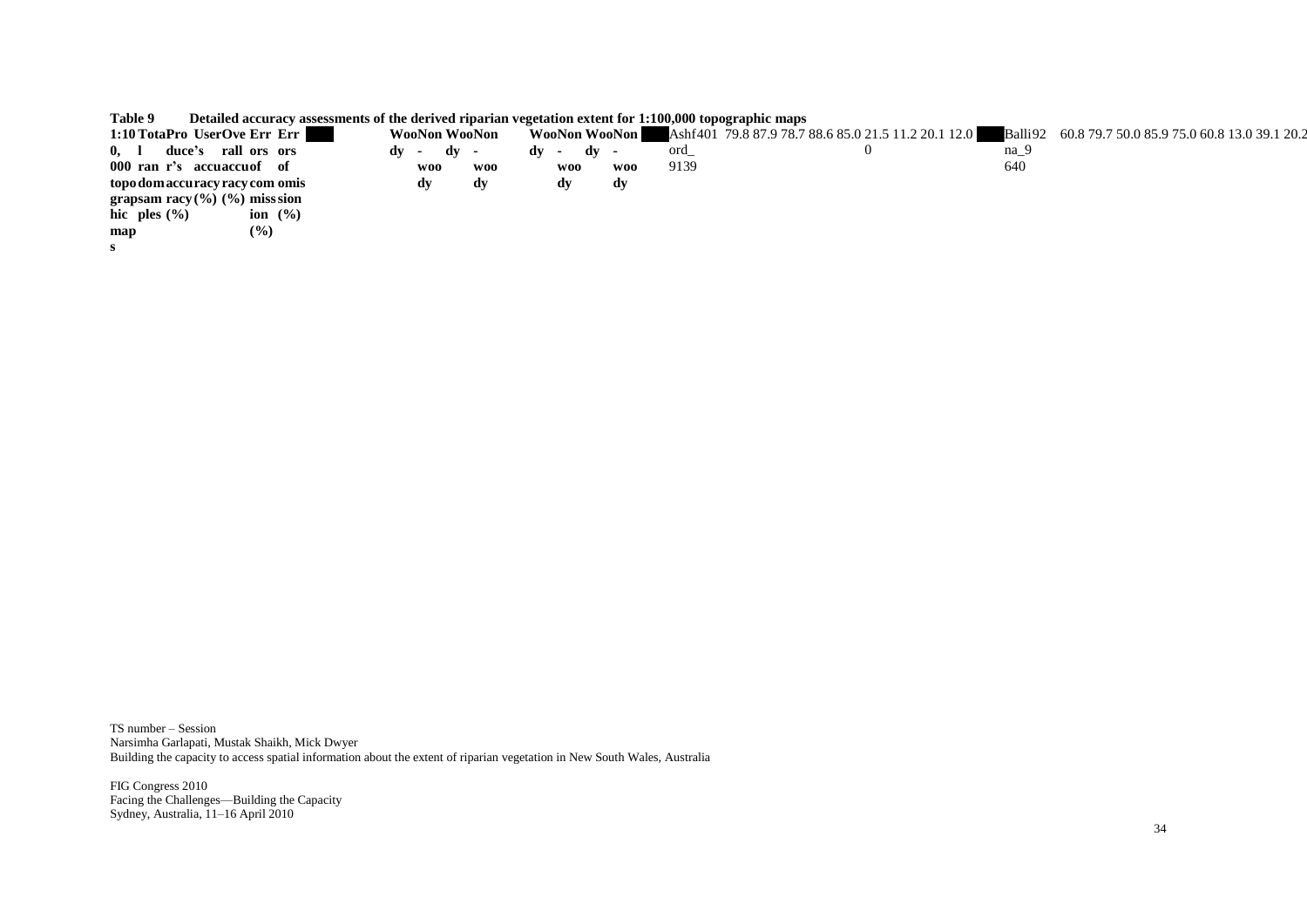TS number - Session Narsimha Garlapati, Mustak Shaikh, Mick Dwyer<br>Narsimha Garlapati, Mustak Shaikh, Mick Dwyer<br>Building the capacity to access spatial information about the extent of riparian vegetation in New South Wales, Australia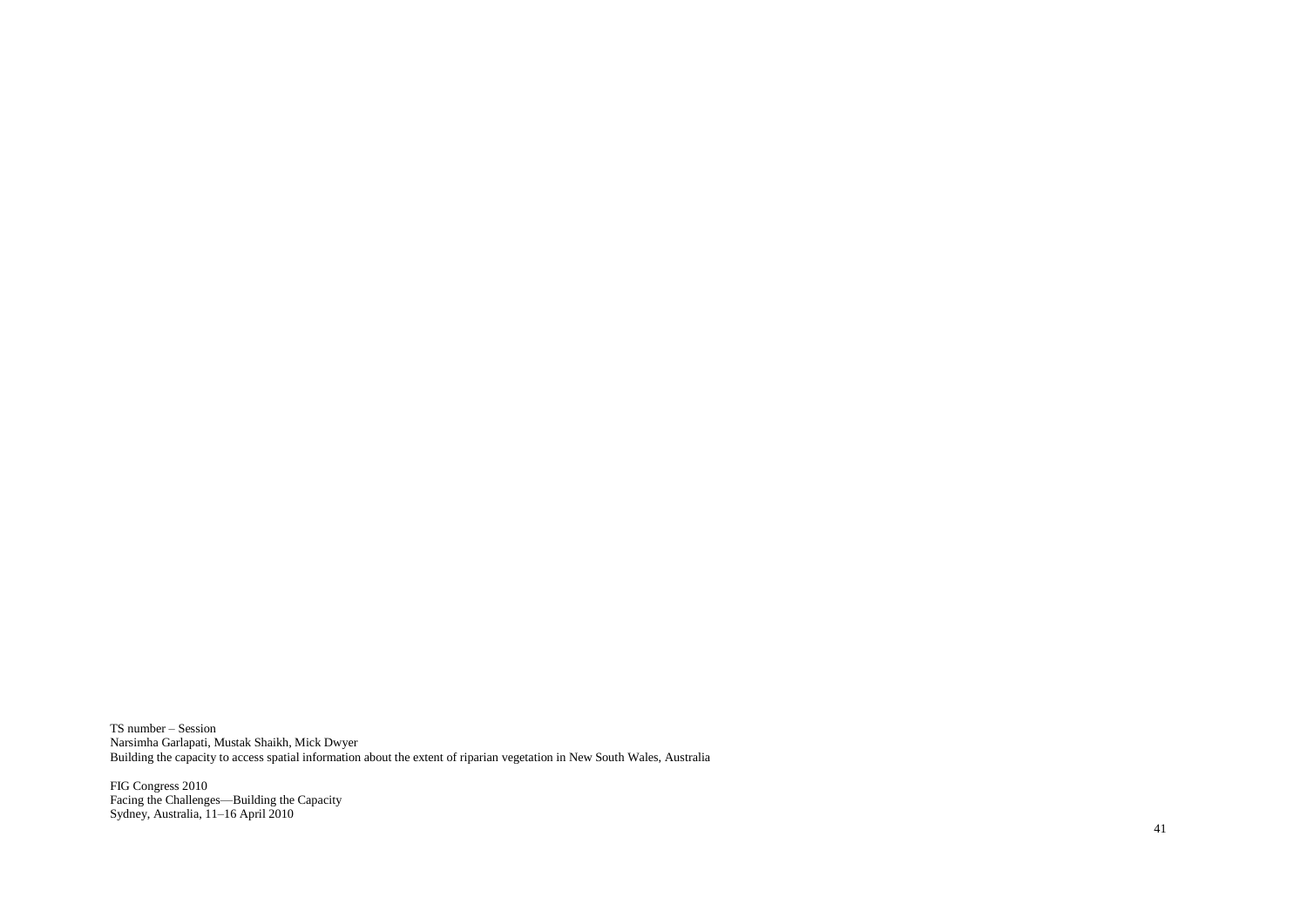| Table 10                                  |    |      |               |                         |                            | Accuracy report on riparian buffer extents at 1:100,000 map scale             |                    |                      |   |             |
|-------------------------------------------|----|------|---------------|-------------------------|----------------------------|-------------------------------------------------------------------------------|--------------------|----------------------|---|-------------|
|                                           |    |      |               |                         |                            | <b>1:10Exa Ove Und 1:10Exa Ove Und Ashf95.0 3.50 1.50 Inve 94.7 5.00 0.30</b> | Balli76.0 24.0 nil | Jeril 83.0 5.70 11.2 |   | Bare 94.5 : |
| 0.00ct                                    | er |      | $0.00ct \;$ r | er                      | $\quad \text{ord} \quad 0$ | rell 0                                                                        | na 90<br>$\theta$  | derie0               | 0 | Poin 0      |
| $(9/6)$ $(9/6)$ $(9/6)$ 0<br>$\mathbf{0}$ |    |      |               | $(9/6)$ $(9/6)$ $(9/6)$ | 9139                       | 9138                                                                          | 640                | 802                  |   | t 95        |
| topo                                      |    | topo |               |                         |                            |                                                                               |                    |                      |   | 38          |
| gra                                       |    | gra  |               |                         |                            |                                                                               |                    |                      |   |             |
| phic                                      |    | phic |               |                         |                            |                                                                               |                    |                      |   |             |
| map                                       |    | map  |               |                         |                            |                                                                               |                    |                      |   |             |
| s                                         |    | s    |               |                         |                            |                                                                               |                    |                      |   |             |
|                                           |    |      |               |                         |                            |                                                                               |                    |                      |   |             |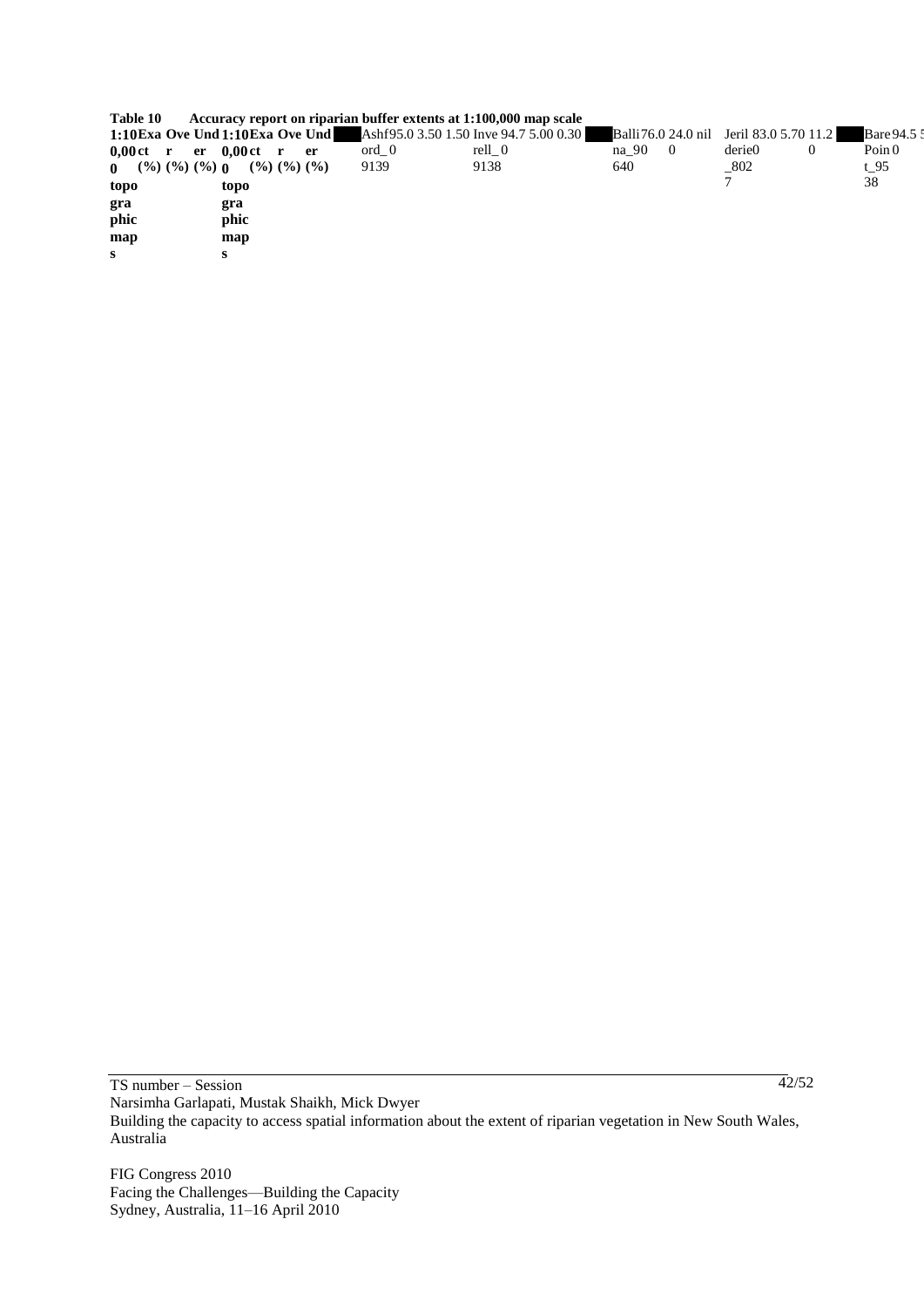TS number - Session Narsimha Garlapati, Mustak Shaikh, Mick Dwyer Building the capacity to access spatial information about the extent of riparian vegetation in New South Wales, Australia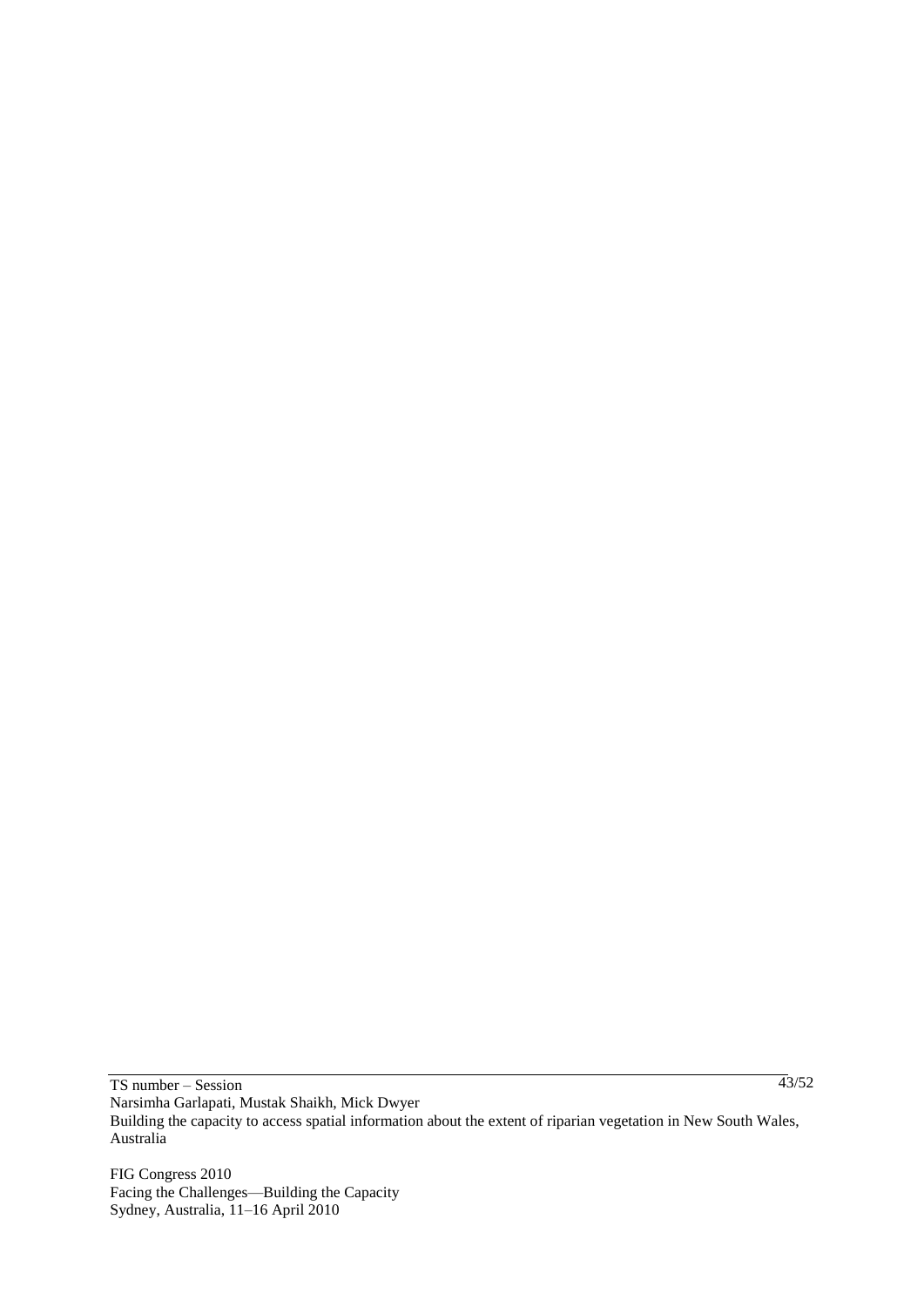TS number - Session Narsimha Garlapati, Mustak Shaikh, Mick Dwyer Building the capacity to access spatial information about the extent of riparian vegetation in New South Wales, Australia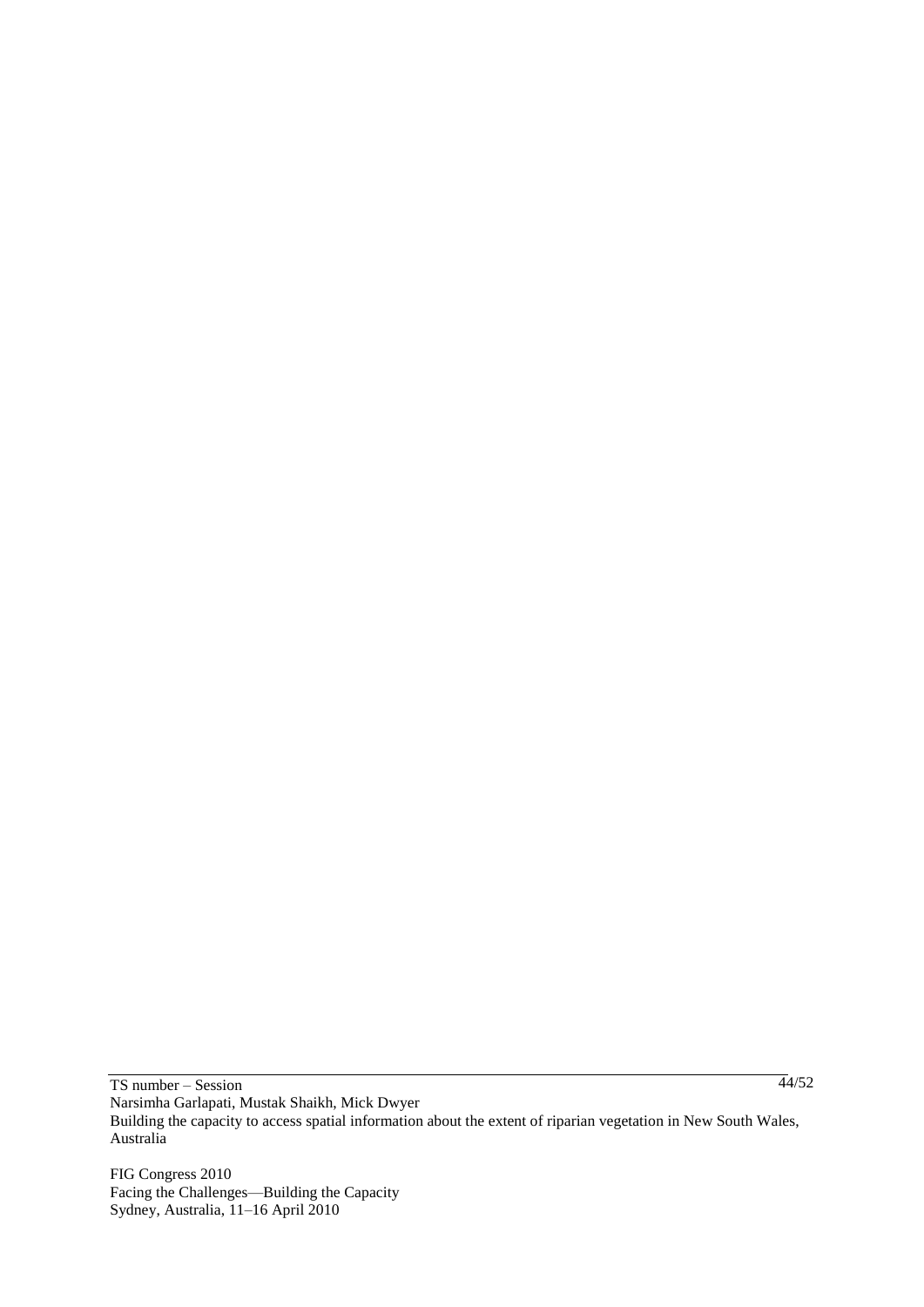TS number - Session Narsimha Garlapati, Mustak Shaikh, Mick Dwyer Building the capacity to access spatial information about the extent of riparian vegetation in New South Wales, Australia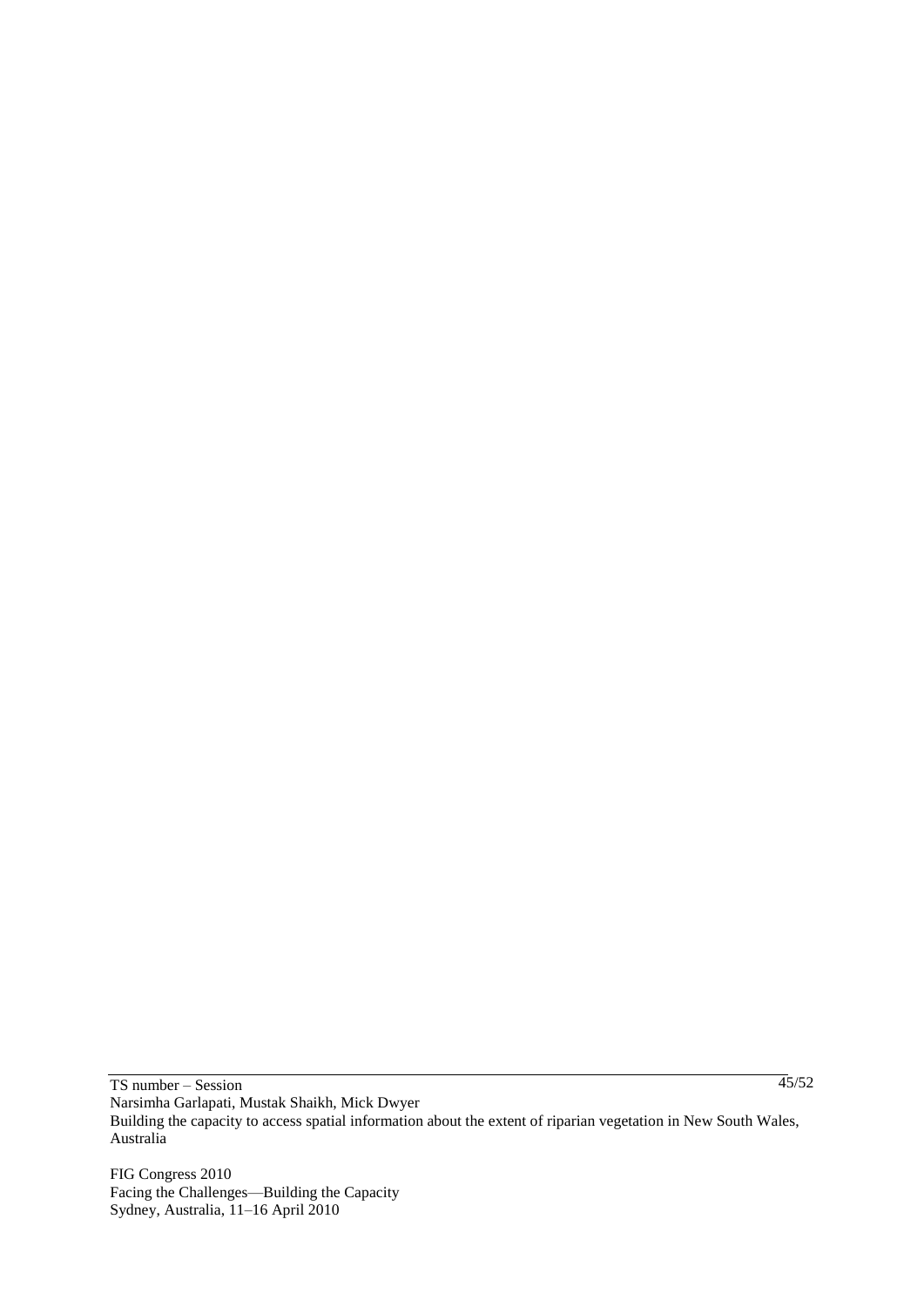TS number - Session Narsimha Garlapati, Mustak Shaikh, Mick Dwyer Building the capacity to access spatial information about the extent of riparian vegetation in New South Wales, Australia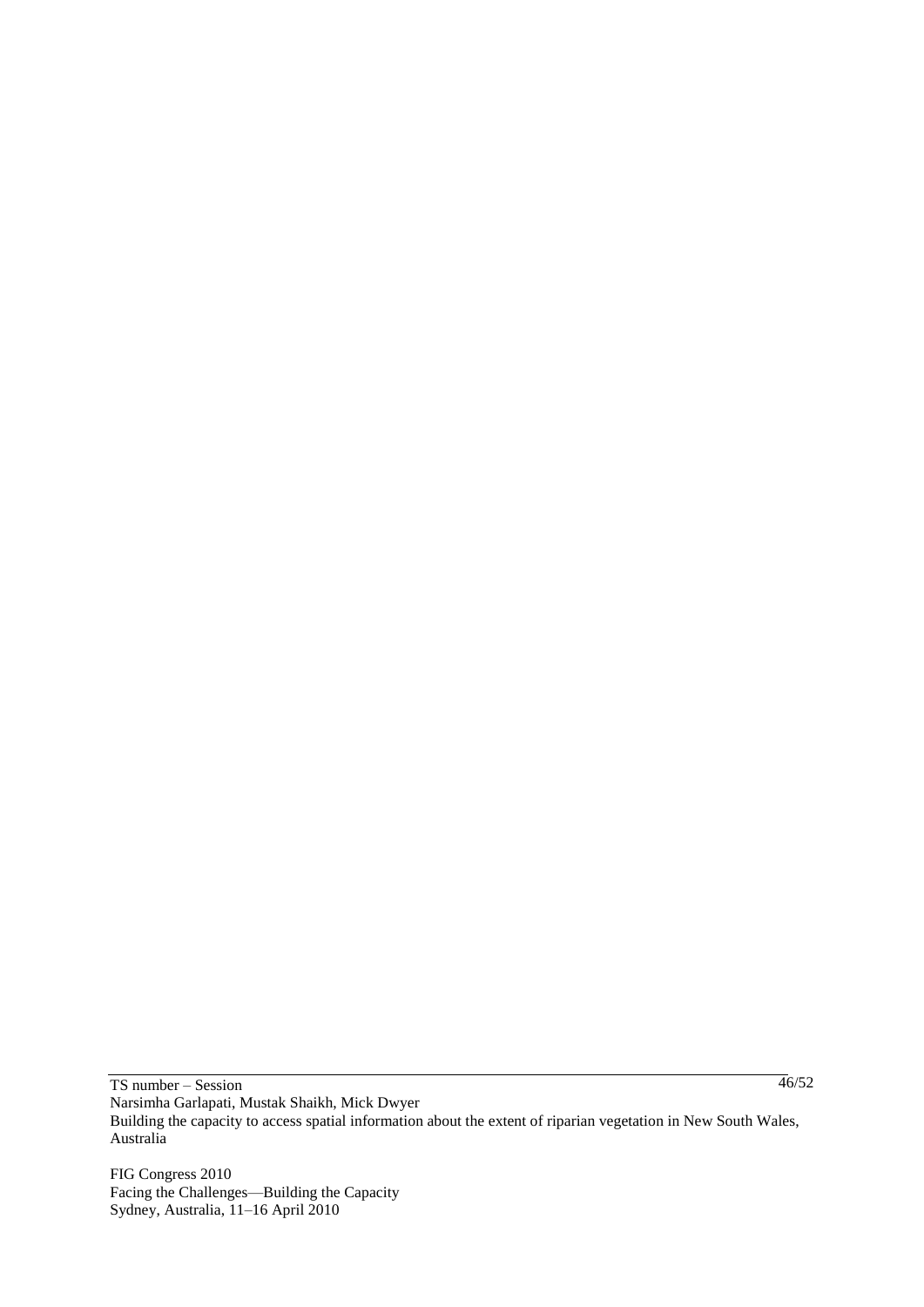TS number – Session Narsimha Garlapati, Mustak Shaikh, Mick Dwyer Building the capacity to access spatial information about the extent of riparian vegetation in New South Wales, Australia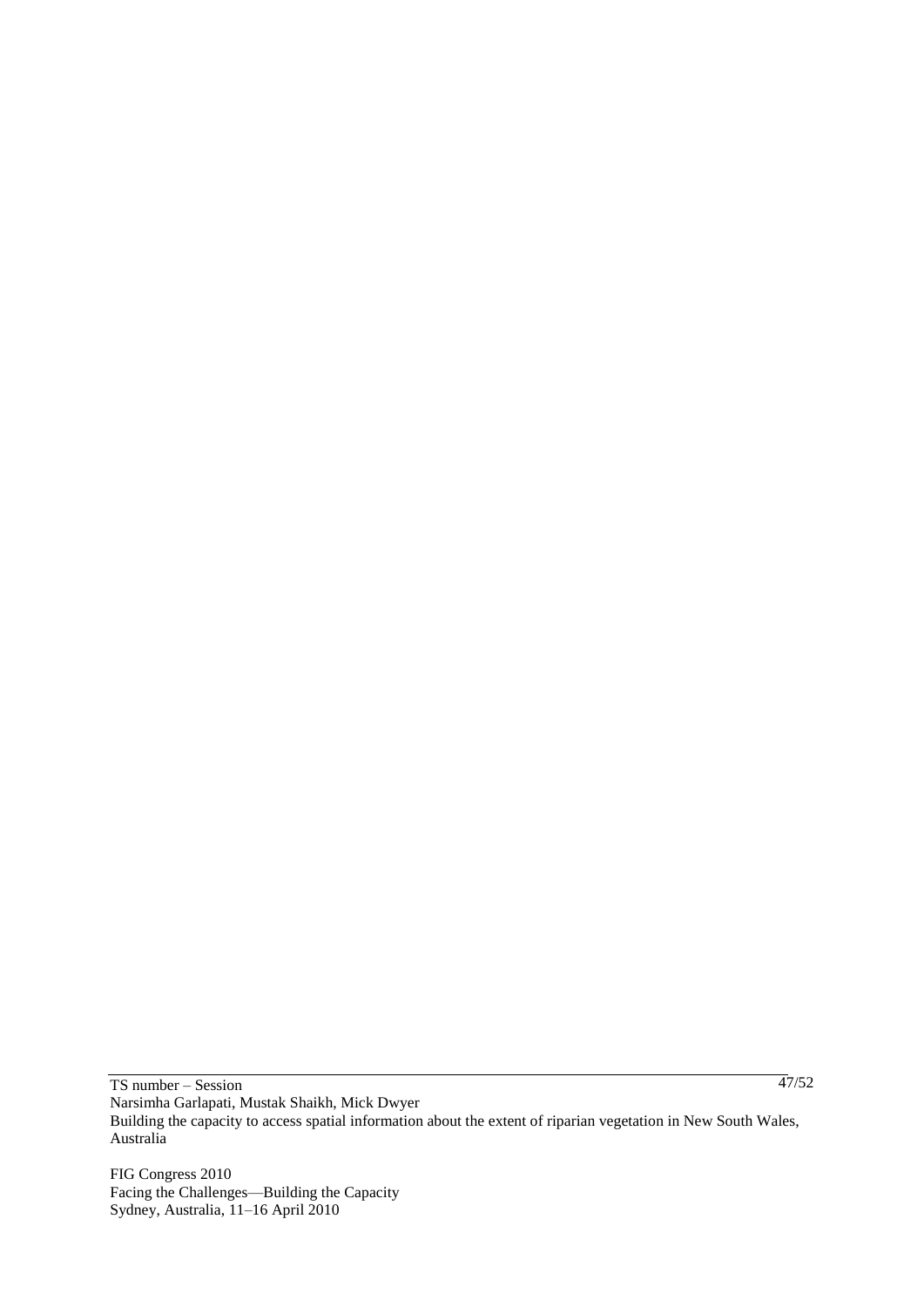## **6. RECOMMENDATIONS**

We recommend completion of the NSW Riparian Vegetation Extent for Monitoring, Evaluation and Reporting Purposes Project by the NSW Office of Water.

The benefits of the NSW Riparian Vegetation Extent for Monitoring, Evaluation and Reporting Purposes Project are:

 A complete baseline dataset for the extent of riparian vegetation for use in environmental monitoring and evaluation for individual catchments, CMA areas and (if completed) for the whole of NSW.

A tool for reporting on a regional scale.

 A stream order classification layer covering individual catchments, CMA areas and (if completed) the whole of NSW.

— Statistics on the extent of "woody" and "non-woody" riparian vegetation classes covering individual catchments, CMAs and (if completed) the whole of NSW.

— The capacity to incorporate updated data from the DECC INVE dataset through generation of time-series data, which can also provide land-use land cover and changedetection within the riparian zones.

 Accuracy assessment reports that could be used to update and refine the DECC INVE data. This information could provide substantial savings in time during updating of the INVE dataset.

 Accuracy values that add immensely to the value of both the DECC and NSW Office of Water's datasets.

Together with the NSW Office of Water's RVE and HNRVE datasets, the project has had outcomes including:

Data have been provided to all the relevant CMAs and some local government councils.

 Additional statistics for stressed sub-catchments have been supplied to the Hunter Catchment Management Authority.

 Data on riparian vegetation extent within 100-metre buffer zones for estuarine areas were generated for the former DECC, and are being used by DECCW to generate statistics.

 Accuracy assessment reports providing in-depth feedback about the classification of "woody" and "non-woody" classes of riparian vegetation. These reports can be used for future refinement of the DECC INVE dataset.

 RBE (riparian buffer extent) results to provide feedback for quality assurance of the geometry of the drainage data.

 Requests from various government agencies for the NSW Office of Water's extended coverage of Strahler stream order data for NSW.

To complete a NSW Office of Water RVE dataset for the whole of NSW, we recommend:

 Investigation of whether high resolution data for vegetation can be used as a basis for a riparian vegetation extent dataset. It may produce significantly more accurate riparian landcover classifications than the present 25 m INVE data used in our project.

 Preparation of an accurate, state-wide coverage of the drainage layer for NSW. The layer must have stream order classification and its network connectivity and geometry must be

TS number – Session

Narsimha Garlapati, Mustak Shaikh, Mick Dwyer

Building the capacity to access spatial information about the extent of riparian vegetation in New South Wales, Australia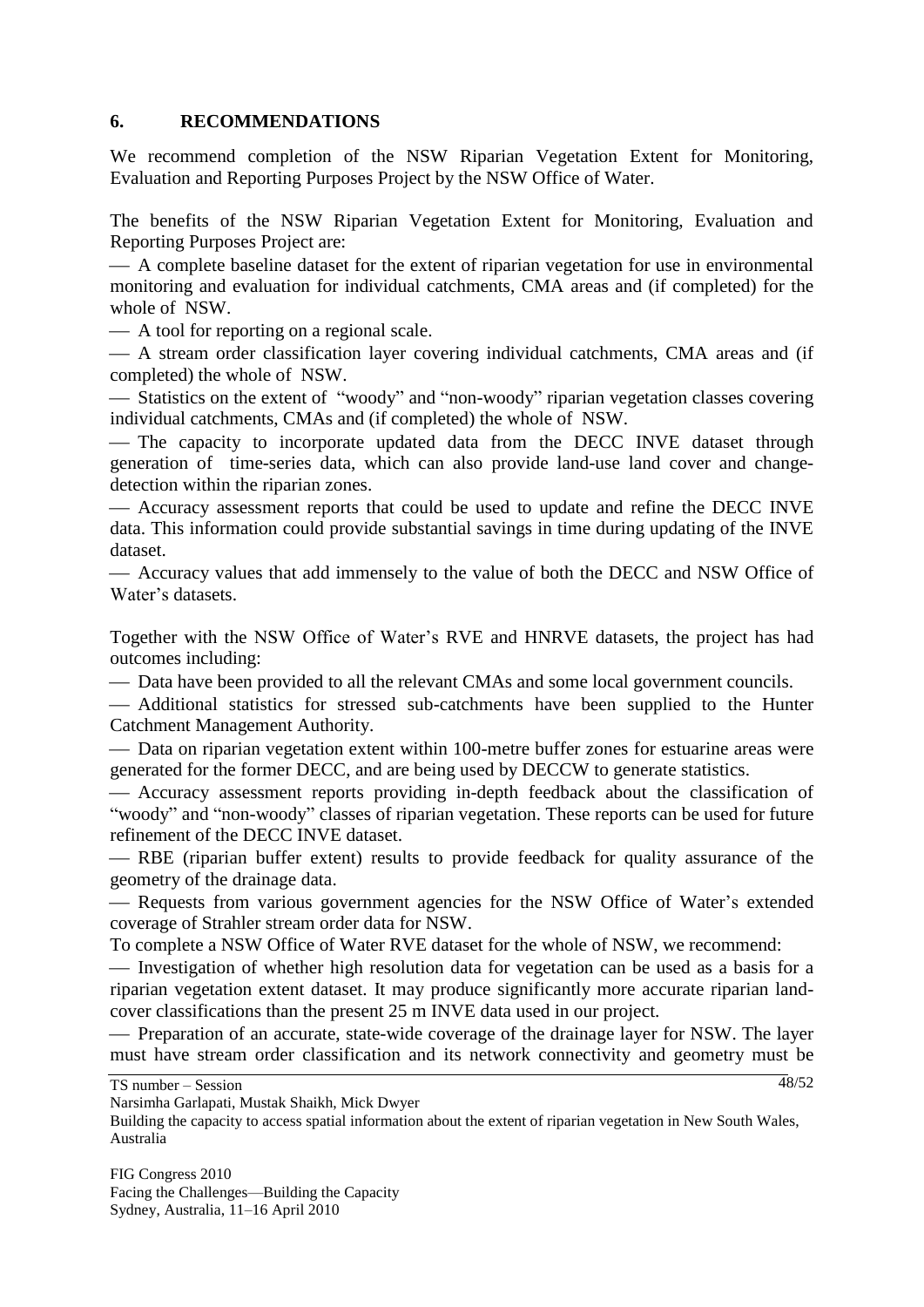accurate. The layer must also include river-bank information which should accurately align with the centreline of the drainage lines. Better and definite connectivity is needed at various scales between the polylines of the drainage layer to optimise the performance of the available geospatial software and to save time. We recommend topological correction of vector datasets by their custodians.

— Continuation of the work to complete stream order values and stream network coverage for the Western and Lower Murray - Darling CMA areas. This task would be best completed by collecting high resolution digital elevation models (DEMs), preferably extracted from the available LiDAR data.

### **ABBREVIATIONS**

| <b>ACTAus</b><br>trali<br>an<br>Cap<br>ital<br>Terr<br>itory | S | AD airb<br>orn<br>e<br>digit<br>al<br>sen<br>sor | A | CM catc<br>hme<br>nt<br>man<br>age<br>men<br>t<br>auth<br>ority | A | CR com<br>pre<br>hen<br>sive<br>regi<br>onal<br>ass<br>ess<br>men<br>t<br>data<br>(ge<br>ner<br>ated<br>by<br>For<br>ests<br><b>NS</b><br>W,<br>with<br>in<br>the<br>form<br>er<br><b>NS</b><br>W<br>Dep<br>artm<br>ent<br>of<br>Pri<br>mar<br>y -<br>Indu<br>strie<br>s) |  | DE the<br>CC form<br>er<br><b>NS</b><br>W<br>Dep<br>artm<br>ent<br>of<br>Envi<br>ron<br>men<br>t<br>and<br>Clim<br>ate<br>Cha<br>nge | W | DE Dep<br>CC artm<br>ent<br>of<br>Envi<br>ron<br>men<br>t,<br>Clim<br>ate<br>Cha<br>nge<br>and<br>Wat<br>er | M | DE digit<br>al<br>elev<br>atio<br>n<br>mod<br>el | R | DN the<br>form<br>er<br>NS<br>W<br>Dep<br>artm<br>ent<br>of<br>Nat<br>ural<br>Res<br>ourc<br>es |  | DoL the<br>form<br>er<br><b>NS</b><br>W<br>Dep<br>artm<br>ent<br>of<br>Lan<br>ds | E. | DW the<br>form<br>er<br><b>NS</b><br>W<br>Dep<br>artm<br>ent<br>of<br>Wat<br>er<br>and<br>Ene<br>rgy |
|--------------------------------------------------------------|---|--------------------------------------------------|---|-----------------------------------------------------------------|---|---------------------------------------------------------------------------------------------------------------------------------------------------------------------------------------------------------------------------------------------------------------------------|--|--------------------------------------------------------------------------------------------------------------------------------------|---|-------------------------------------------------------------------------------------------------------------|---|--------------------------------------------------|---|-------------------------------------------------------------------------------------------------|--|----------------------------------------------------------------------------------|----|------------------------------------------------------------------------------------------------------|
|--------------------------------------------------------------|---|--------------------------------------------------|---|-----------------------------------------------------------------|---|---------------------------------------------------------------------------------------------------------------------------------------------------------------------------------------------------------------------------------------------------------------------------|--|--------------------------------------------------------------------------------------------------------------------------------------|---|-------------------------------------------------------------------------------------------------------------|---|--------------------------------------------------|---|-------------------------------------------------------------------------------------------------|--|----------------------------------------------------------------------------------|----|------------------------------------------------------------------------------------------------------|

| TS number – Session                                                                                             | 49/ |
|-----------------------------------------------------------------------------------------------------------------|-----|
| Narsimha Garlapati, Mustak Shaikh, Mick Dwyer                                                                   |     |
| Building the capacity to access spatial information about the extent of riparian vegetation in New South Wales, |     |
| Australia                                                                                                       |     |
|                                                                                                                 |     |
| $EIC$ Congress 2010                                                                                             |     |

FIG Congress 2010 Facing the Challenges—Building the Capacity Sydney, Australia, 11-16 April 2010

 $152$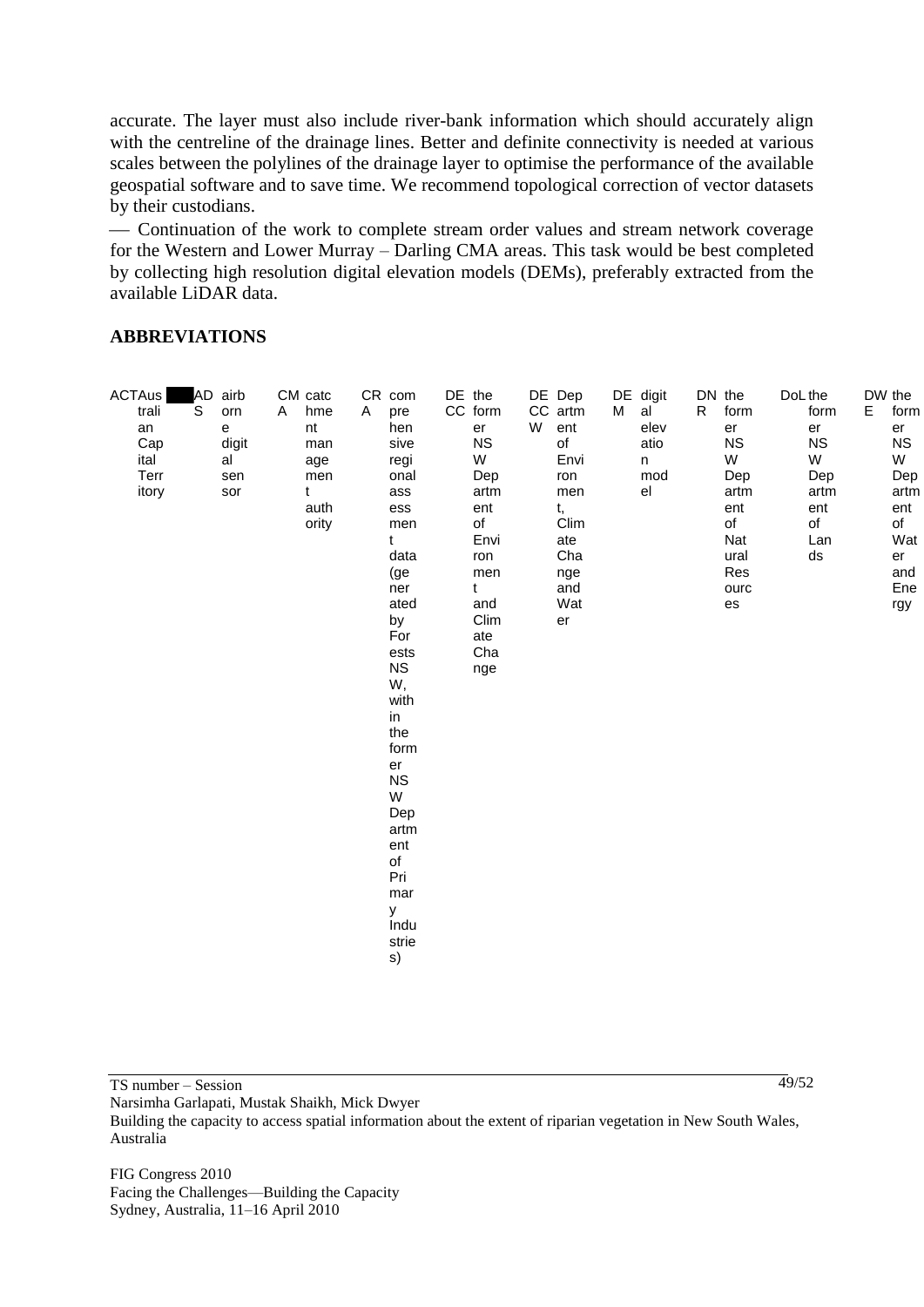## **REFERENCES**

**.**

Beyer, H. (2007), *Hawth's analysis tools for ArcGIS,* viewed 15 January 2009, http://www.spatialecology.com/.

Chapman, T. (2008), *Riparian vegetation mapping in Thames Centre, Middlesex County*, Upper Thames River Conservation Authority.

Congalton, R.G., Green, K. (1999), *Assessing the accuracy of remotely sensed data*, Lewis Publishers, Florida, pp. 45–47.

Day, R.L. (2001), "Taking stock of riparian forest cover", Land Information Bulletin, prepared by the National Consortium for Rural Geospatial Innovations—Chesapeake at Pennsylvania State University in University Park, PA. Additional support was provided by the USDA Cooperative State Research Education and Extension Service (CSREES). Viewed 1 September 2009, http://lal.cas.psu.edu/publications/publicationDocuments/riparian.pdf.

DECC (2008), *NSW Interim native vegetation extent*, report and data prepared for the National Land and Water Resources Audit, Project no. DONR 000397, ANZLIC metadata no. ANZNS0208000244.

ESRI (2007), *ArcGIS 9.2 desktop help*, viewed 23 April 2009, http://webhelp.esri.com/arcgisdesktop/9.2/index.cfm?TopicName=About\_topology.

Gleyzer, A., Denisyuk, M., Rimmer, A., Salingar, Y. (2004), "A fast recursive GIS algorithm for computing Strahler stream order in braided and non-braided networks", American Water *Resources Association*, vol. 40, no. 4, pp. 937–946, viewed 9 February 2009, http://www3.interscience.wiley.com/journal/118801729/abstract?CRETRY=1&SRETRY=0

Hornby, D.D. (2009a), *Quality control your river network,* viewed 14 March 2009, http://www.rivex.co.uk/Manual/QC.htm.

Hornby, D.D. (2009b), *RivEX 5.8* (software), viewed 23 January 2009, http://www.rivex.co.uk.

Keith, D, and Simpson, C. (2006) *Spatial data layers for extant native vegetation in New South Wales, Biodiversity Conservation Science*, NSW Department of Environment and Climate Change, cited in DECC, 2008.

Lillesand T.M. and Kiefer R.W. (1994), *Remote sensing and image interpretation*, John Wiley & Sons Inc, Madison.

Lucas, R.M., Cronin, N., Moghaddam, M., Lee, A., Armston, J., Bunting, P. and Witte, C. (2006), "Integration of radar and Landsat-derived foliage projected cover for woody regrowth mapping<sup>2</sup>, *Remote Sensing of Environment*, Queensland, Australia, pp. 388–406.

Specht R.L. and Specht A. (1999), *Australian plant communities. dynamics of structure, growth and biodiversity,* Oxford University Press, Melbourne, Australia.

Story, M. and Congalton, R.G. (1986), "Accuracy assessment: A user's perspective", *Photogrammetric Engineering and Remote Sensing,* vol. 58, no.9, pp. 1343–1350.

Strahler, A. N. (1952). "Dynamic basis of geomorphology". Geological Society of America *Bulletin,* vol. 63, pp. 923–938.

### **BIOGRAPHICAL NOTES**

TS number – Session

Narsimha Garlapati, Mustak Shaikh, Mick Dwyer

Building the capacity to access spatial information about the extent of riparian vegetation in New South Wales, Australia

 $\frac{1}{50}$ /52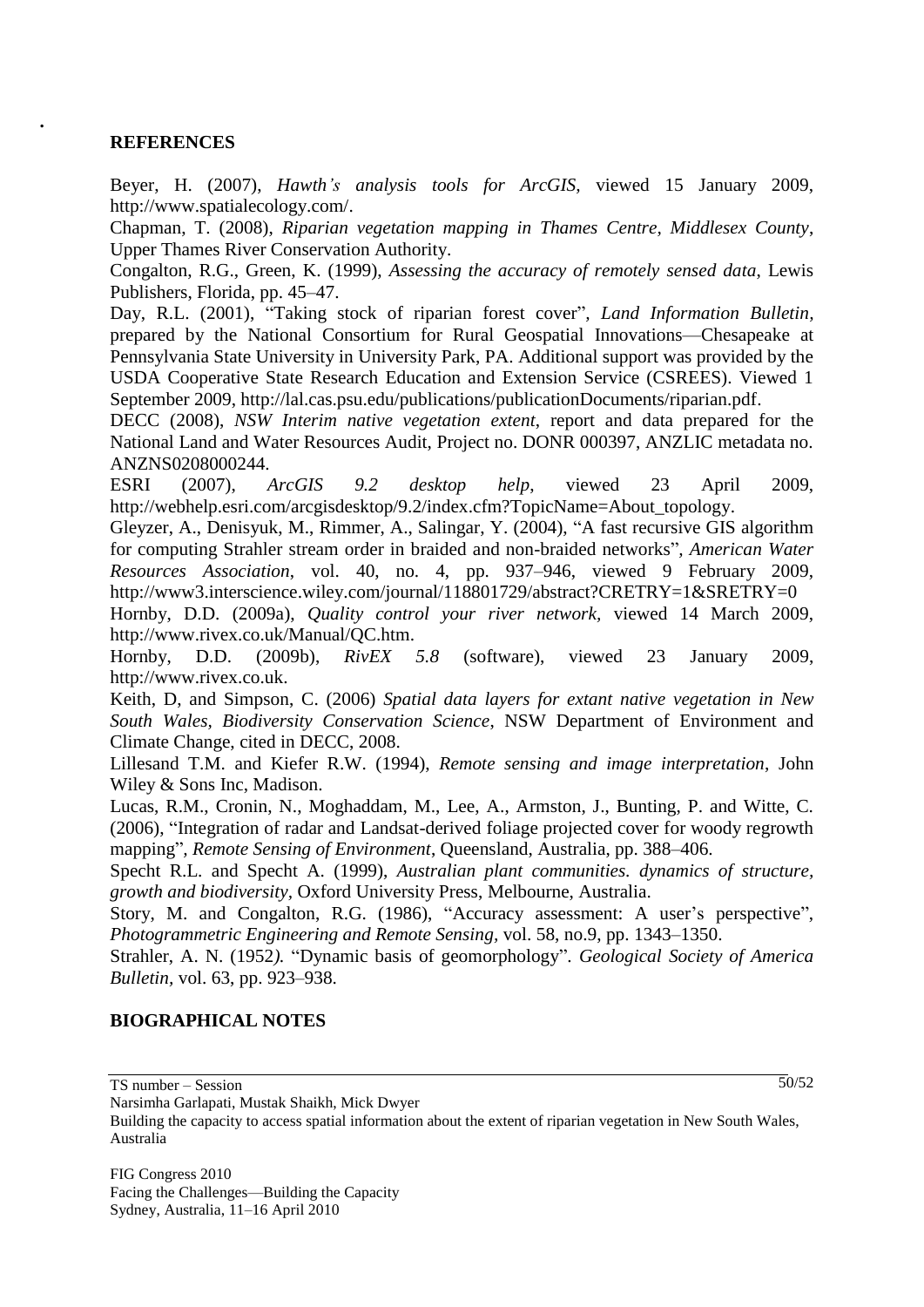1.Mr.**Narsimha Garlapati** holds an MSc by research degree from Monash University 2009 by submitting a thesis "Lang Lang Catchment canopy cover changes (1947–2004): Exemplifying increased significance of time series air photo archive in catchment management". His previous publications were especially related to land use and land cover changes, time-series mapping of canopy cover changes on Lang Lang catchment, Victoria, Australia. He also holds an MSc in Applied Geosciences from Osmania University in 1999. He has been a young professional member of the SSSI-Australia since 2005. He has gained experience in photogrammetry, image processing to build historical digital spatial databases, hydrological modelling, stream ordering for large scale areas, navigational mapping, LiDAR and also in emerging GPS technologies. Since 2008 he has been working as a spatial analyst in the NSW Office of Water, focussing on natural resource management projects.

2. Mr **Mustak Shaikh** holds a Master of Engineering Science degree from the University of New South Wales and a Master of Science degree from Maharaja Sayajirao University of Baroda. He has 20 years of experience in applying remote sensing for natural resources, in particular for wetlands, environmental flows, vegetation and compliance related issues. He has authored more than 20 publications.

3. Mr **Mick Dwyer** has 35 years experience in natural resource information management and in provision of natural resource products. During that time he was responsible for management of state-wide GIS strategies and programs related to integrated land and vegetation resource planning and assessment, and for management of corporate natural resource databases. Sustainable natural resource management policies, practices, guidelines and recommendations are reliant on the validity and accessibility of this information.

## **CONTACTS**

Narsimha GARLAPATI NSW Office of Water PO BOX 3720 Parramatta, NSW 2124 **AUSTRALIA**  $Tel + 61 2 9895 7784$ Fax + 61 2 9895 7939 Email: [narsimha.garlapati@dnr.nsw.gov.au](mailto:narsimha.garlapati@dnr.nsw.gov.au) Web site: http://www.water.nsw.gov.au

Mustak SHAIKH NSW Office of Water PO BOX 3720 Parramatta, NSW 2124 AUSTRALIA Tel.+ 61 2 9895 7446 Fax + 61 2 9895 7939 Email: [mustak.shaikh@dnr.nsw.gov.au](mailto:mustak.shaikh@dnr.nsw.gov.au) Web site: http://www.water.nsw.gov.au

TS number – Session Narsimha Garlapati, Mustak Shaikh, Mick Dwyer Building the capacity to access spatial information about the extent of riparian vegetation in New South Wales, Australia

FIG Congress 2010 Facing the Challenges—Building the Capacity Sydney, Australia, 11–16 April 2010

51/52